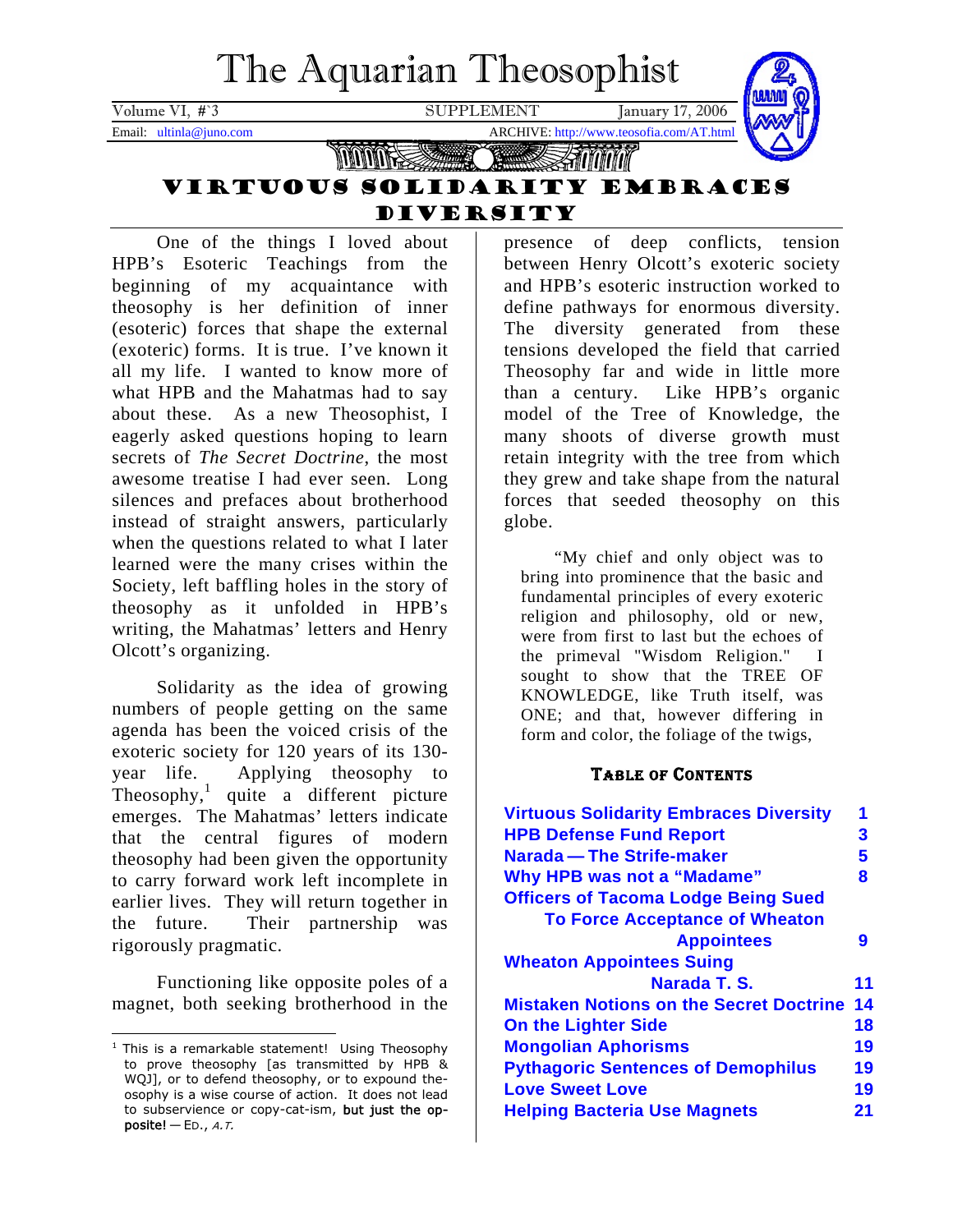the trunk and its main branches were still those of the same old Tree, in the shadow of which had developed and grown the (now) esoteric religious philosophy of the races that preceded our present mankind on earth. ("Mistaken Notions On The "Secret Doctrine"<sup>[1](#page-1-0)</sup> [From *Lucifer*, June 15, 1890, pages 333- 35.]

In perfect unity, roots of trees sink deeply into the dark earth while the trunk stretches higher towards light. Amazingly, earth-seeking roots of trees form communication networks that may extend, invisible to the eye, for hundreds of miles. Proofs of these organic communication systems are modernly found with  $20<sup>th</sup>$  century technologies, but the wisdom of the communication, like the Tree of Knowledge, is the essence of life in every form and exceeds all contrivances of bureaucracies.

I found experiential proofs for this organic model of communication through communication in organic systems many years ago, before I had the good fortune to find HPB's work. While associated with Lakota shaman Wallace Black Elk in the 1980's, I learned principles that I was able to take daily living. I learned to ask plants for permission before harvesting and understood the need for permission before using other lives for my purposes. One night I was fresh out of cedar on a late night when writing a paper and needed to clear my mind. As I had learned from Black Elk, I took tobacco to a cedar tree in my yard and asked permission to take a few stems to burn. Black Elk was a rarity in the  $20<sup>th</sup>$  century in that he had been cloistered from the encroaching White society and trained by his elders in the old ways at a time when Native American traditions were forcibly

trained out of Black Elk's contemporaries. I learned from him by experiencing his knowledge in practical applications of native rituals using few words. English was his second language, and I knew only a few words in Lakota. I remain a neophyte compared to Black Elk, but I got the hang of a few principles by experiencing his work. Such is the power of understanding even when not expressed with words.

Something wonderful happened the night I brought tobacco to the cedar tree in my yard. Instead of acquiescing to my need, as had always been the case since I learned to talk to plants, the tree asked why I wanted the stem. I was so taken aback that the tree asked for a reason that I spared no detail. If I was imagining the tree's interest, it was, after all, my imagination. I could do with it as I pleased within the parameters of harmless conduct. The paper I was writing involved trees described as always green in *The Book of Enoch*. *Enoch* spoke about the smoke. Was this a reference to smudging? What trees were always green and available to Enoch? I talked to the tree about the cleansing qualities of cedar that made it a good smudge. All this was between the tree and me in the wee hours of the morning while my neighbors slept. Finishing the paper at dawn, I laid it aside.

A few days later a stem of a cedar tree arrived in an envelope postmarked in Spokane, 250 miles from my home in Seattle, from a woman whose name I had never heard. After reading an article I had recently published, a tree had told her to pick a stem of cedar and give it to me. She had taken a walk in the woods near her mother's home after reading the article when the tree spoke to her. One must appreciate that receiving a stem of cedar through the U.S. mail sent by a woman whose name I had never heard because a cedar tree had told her to send

<span id="page-1-0"></span><sup>&</sup>lt;u>This article can be found on page</u> 23 of this issue. vol. iv, p.58 and vol. xxxix, p. 363, as well as page It has also been reprinted in Theosophy Magazine, 234, vol. xii, Collected Writings.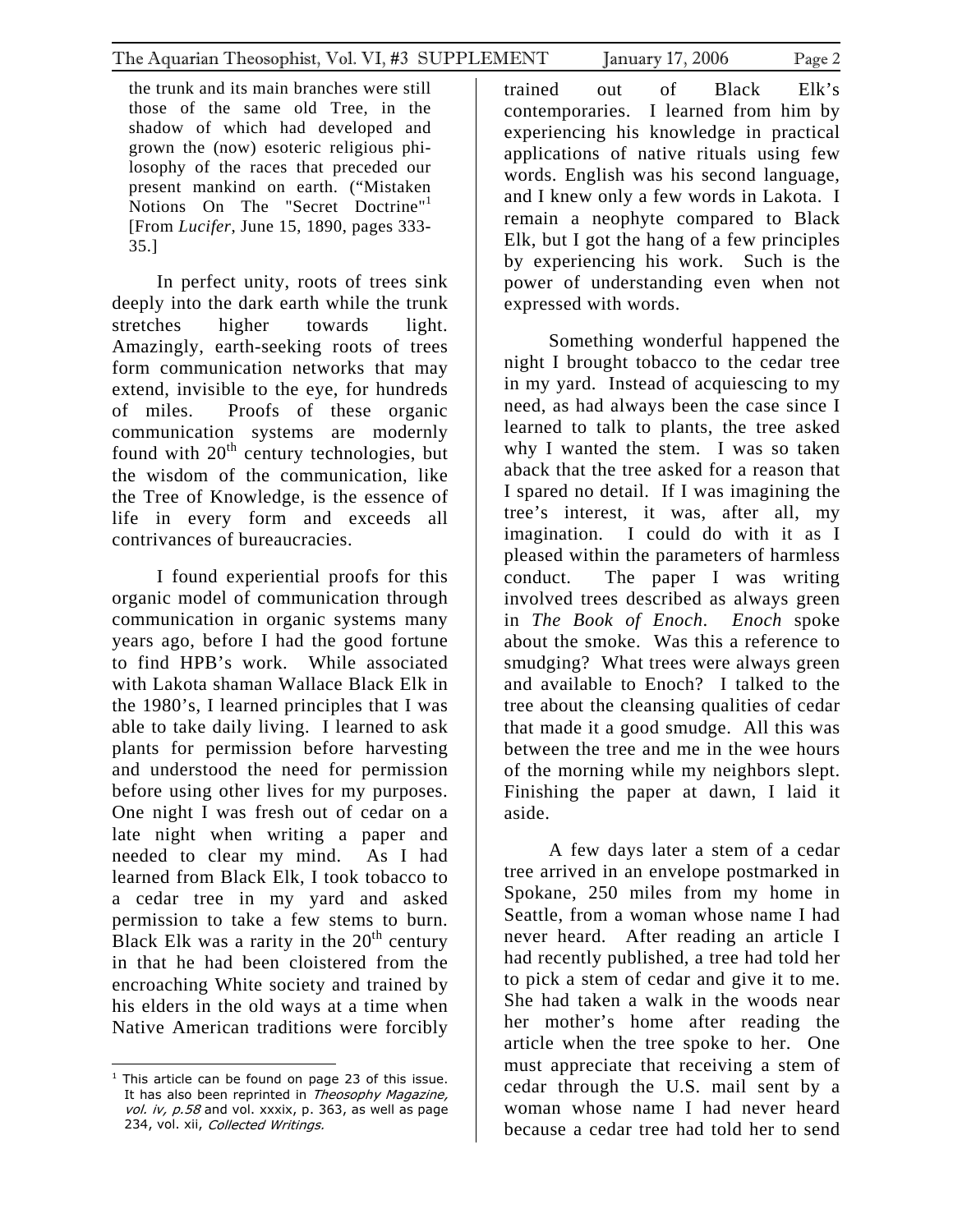<span id="page-2-0"></span>it was almost beyond belief. She had sent her phone number with the cedar, so I called to ask how the tree spoke to her; how in the world did she make the connection between the cedar and me? The article she read made no mention of cedar, and I had never written anything about cedar before the night I engaged the tree with my questions about *The Book of Enoch*. The article had not been published, nor even seen by anyone. All she knew, she said, was that she had read my article then taken a walk in the woods. She heard the tree speak with her ears - clairaudiently. (In retrospect, I realize we both were acting as poles in the same intelligent field of true space with the trees, the place of true fellowship or, in Victorian terms, brotherhood.)

One thing I couldn't argue was the fact of the event, even though it left my mind swimming in possible explanations. I invited a close friend to visit so I could talk to someone about the cedar sent from Spokane. "It makes sense," my friend said. "Trees are connected by networks of roots that span hundreds of miles. There's considerable research on this. Look it up." And that's exactly what I did. I found research on responses of plants to various stimuli, even over long distances. My friend was right.

Organic growth is best modeled by Chaos mathematics, developed almost 100 years after "Isis Unveiled" was written. Chaos Theory identifies and predicts underlying order, particularly in organic systems, that are rendered chaotic or disordered with classical and reductionist explanations. Chaos Theory finds order in the illusion (maya) of disorder. The external forms of Theosophical societies are well suited for explanation with Chaos Theory. An article on this exciting new mathematical theory is on the web site created for the legal defense of The Narada Theosophical

Society in Tacoma, Washington at [www.thetheosophicalsocietyinamerica.org.](http://www.thetheosophicalsocietyinamerica.org/)

> Krsanna Duran Missoula, Montana



## **HPB DEFENSE FUND REPORT**

**\$10,000.00 FUND RAISING EFFORT FOR PUB-LISHING AN AUTHENTIC VOLUME I OF HPB's**  *Letters.*

| Cumulative gifts as of November 22, 2005 |  |  |  |  |  |  |  |
|------------------------------------------|--|--|--|--|--|--|--|
|------------------------------------------|--|--|--|--|--|--|--|

| ER                                   | 500.00     |
|--------------------------------------|------------|
| Anonymous                            | 50.00      |
| DLJ                                  | 50.00      |
| EPB                                  | 200.00     |
| <b>MRJ</b>                           | 50.00      |
| DLJ                                  | 100.00     |
| <b>RD</b>                            | 250.00     |
| Anonymous                            | 50.00      |
| <b>PHX</b>                           | 500.00     |
| Anonymous                            | 20.00      |
| Anonymous                            | 20.00      |
| Anonymous                            | 500.00     |
| <b>RD</b>                            | 500.00     |
| <b>GR</b>                            | 1,248.00   |
| CR                                   | 50.00      |
| <b>EPB</b>                           | 300.00     |
| Anonymous                            | 20.00      |
| James & Sally Colbert                | 50.00      |
| Anonymous                            | 100.00     |
| Anonymous                            | 25.00      |
| APGr                                 | 500.00     |
| $DR$                                 | 50.00      |
| Friends in India                     | 100.00     |
| Pacific Rim Theosophist              | 10.00      |
| Anonymous                            | 25.00      |
| <b>GB</b>                            | 30.00      |
| Anonymous                            | 25.00      |
| <b>GLS</b>                           | 500.00     |
| <b>KS</b>                            | 500.00     |
| Anonymous                            | 200.00     |
| Anonymous                            | 200.00     |
| <b>TOTAL as of November 22, 2005</b> | \$6,698.00 |

The HPB Defense Fund is specifically dedicated to the publication of an authentic Volume I of Madame Blavatsky's letters. The proposed volume will have the fraudulent letters in the cur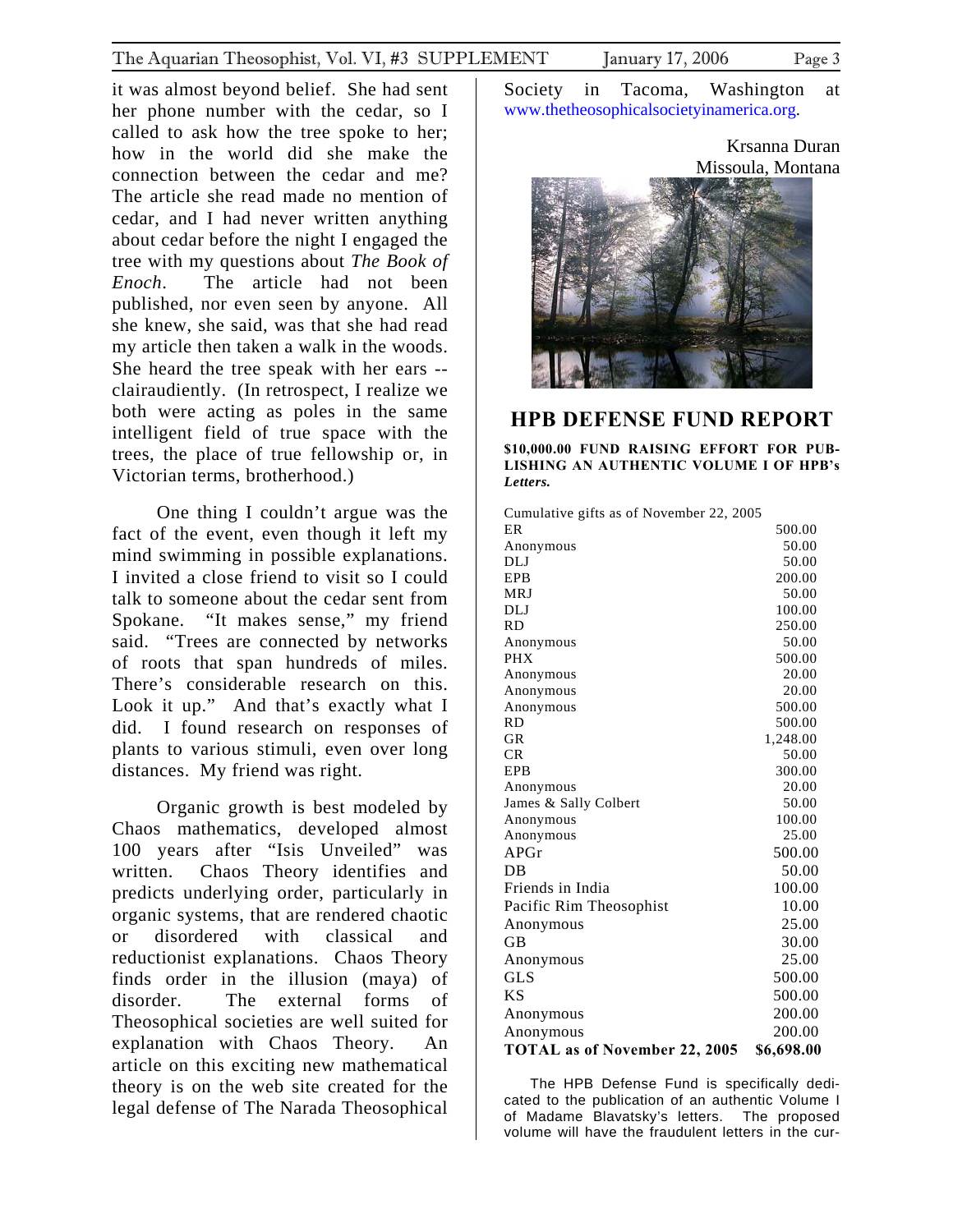rent Adyar edition removed and also take note of other authors who follow the practice of mixing lies side by side with truth as if they were *equally relevant.* It is our intent to equip the student and inquirer with eyes to *discriminate* the authentic from the fraudulent, the clean from the corrupt.

 A good companion volume for an unbiased overview of the life of Madame Blavatsky. Is already in print: *The Extraordinary Life and Influence of Helena Blavatsky."* (600+ pages). This volume is by far the most readable and best documented work available. — ED., *A.T. [1](#page-3-0)*

"She has no need of any man's praise; but even she has need of Justice." William Q. Judge



CLOSING POWER PLANT IS FIRST STEP By Vernon Masayesva<sup>2</sup> *November 3, 2005, The Arizona Republic* 

Contrary to the gloomy news regarding the averse economic impacts of Mohave Generating Station's imminent closure, many Hopis see it as an unprecedented opportunity to cut our umbilical cord to Peabody Energy and take control of our resources ("shutdown of power plant bringing gloom to N. Arizona," *Republic Sunday).*

Since its creation in 1998, Black Mesa Trust has conducted an aggressive, ongoing campaign to protect the Navajo Aquifer<sup>[3](#page-3-2)</sup> — the wellspring of life and

<u>.</u>

heart blood of culture for the Hopi and Diné (Navajo) peoples.

We demanded an end to 40 years of ecological damage and spiritual disrespect. We demanded that Peabody Energy end its devastating drawdown of our waters and the transportation of that water from Arizona to Nevada to slurry coal. (The company draws down 1.2 billion gallons annually. Compare this to Rio Salado Lake in Tempe, which contains 900 million gallons of renewable water.)

Miraculously, we are close to winning.

On Dec. 31, our small Hopi grassroots organization will have accomplished something quite extraordinary: We will have forced the world's largest coal company to end its plundering of our waters. When the pumps stop, a beautiful silence will descend upon our sacred land, and we will rejoice.

In our small way, we changed history. Those who have and would continue to turn our ancestral homes into lands of national sacrifice were brought to a halt.

Our voices were heard, and, against all odds, the power of our teachings and our faith in our religion and science prevailed.

We will win — and, as with all victories, there is a price. We cannot again shrink from our responsibilities, we cannot simply return to business as usual.

We cannot again fall asleep. We must continue to speak out for balance and sustainability, for the wellbeing of a living and sacred Earth. We fully realize

 $\overline{a}$ 

<span id="page-3-0"></span> $1$  It is offered at a discount to subscribers: \$20 for the hardback version; \$15 for the softback; and is also available online at [www.theosociety.org/pasadena/tup/-onl.htm](http://www.theosociety.org/pasadena/tup/-onl.htm)

<span id="page-3-1"></span><sup>&</sup>lt;sup>2</sup> The writer, Vernon Masayesva, is a former chairman of the Hopi Tribe, is founder and executive director of Black Mesa Trust. Further information on the mission of Black Mesa Trust and the Hopi Run is available at 222.h2opirun

<span id="page-3-2"></span><sup>&</sup>lt;sup>3</sup> An aquifer is an underground layer of [water](http://en.wikipedia.org/wiki/Water)bearing permeable rock, or permeable mixtures of unconsolidated materials ([gravel](http://en.wikipedia.org/wiki/Gravel), [sand](http://en.wikipedia.org/wiki/Sand), [silt](http://en.wikipedia.org/wiki/Silt), or [clay](http://en.wikipedia.org/wiki/Clay)). Some productive aquifers are in fractured [rock](http://en.wikipedia.org/wiki/Rock_%28geology%29) ([carbonate rock](http://en.wikipedia.org/wiki/Limestone), [basalt](http://en.wikipedia.org/wiki/Basalt), or [sandstone](http://en.wikipedia.org/wiki/Sandstone)). The study of water flow in aquifers

and the characterization of aquifers is called [hydrogeology](http://en.wikipedia.org/wiki/Hydrogeology). (<http://en.wikipedia.org/wiki/Aquifer> )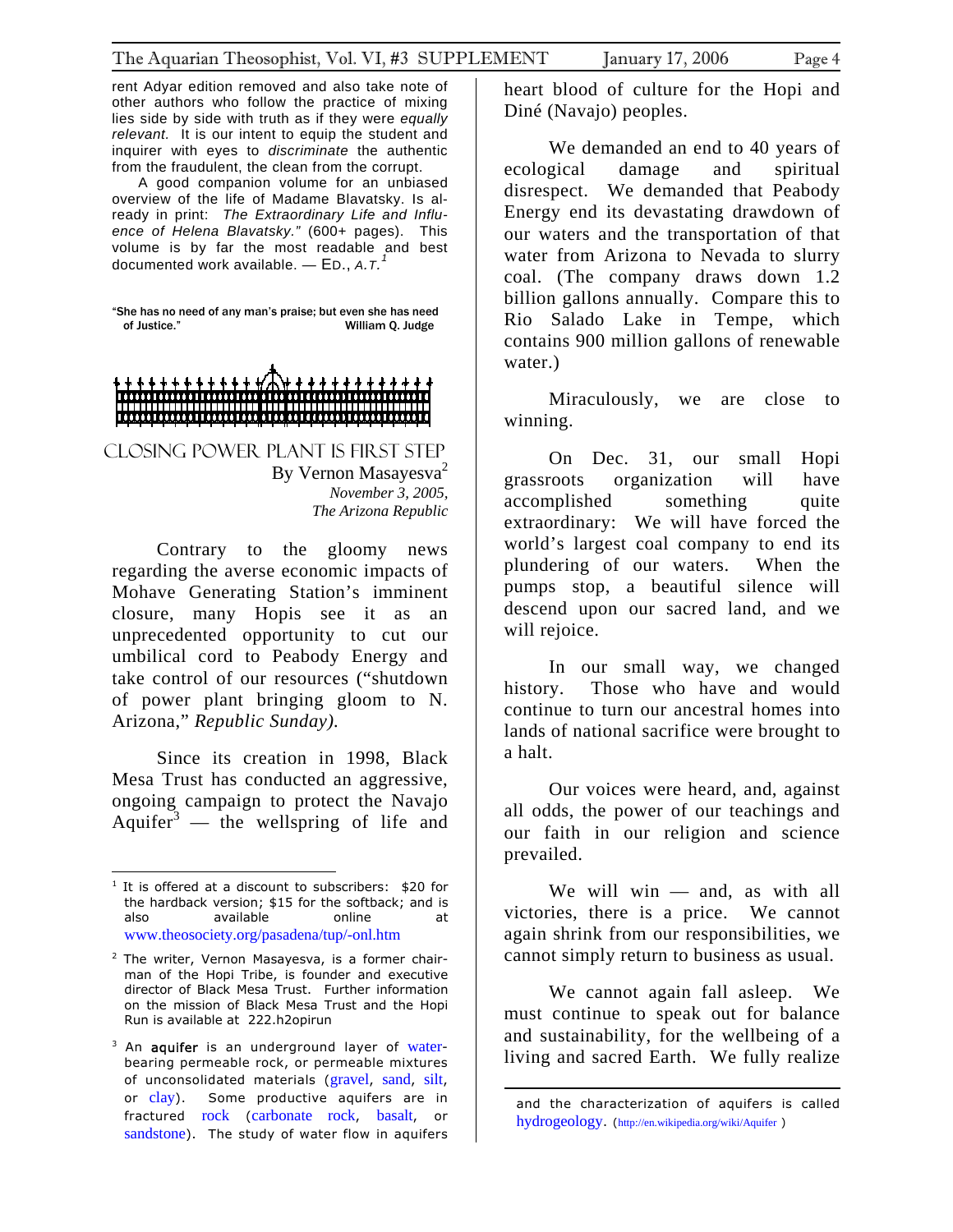<span id="page-4-0"></span>the closures of Mohave and the Peabody coal mine will cause severe economic consequences for our people.

In anticipation of this, Black Mesa Trust has proposed several economic alternatives that will make it unnecessary to lay off any Hopi employees and at the same time increase revenues for village governmental services.

One ambitious alternative is the Colorado Plateau Clean Energy Initiative, a proposed consortium of various organizations dedicated to bringing clean, renewable energy to Northern Arizona, and the development of regional globalwarming reduction plans.

New opportunities include:

- $\triangleright$  The development and construction of a 1,000-megawatt solar power plant on Hopi and Navajo land. The construction and operation of the plant will employ more than 1,000 workers and could generate annual revenues of more than\$10 million. The solar plant will provide much needed "peaking power" to Phoenix, Los Angeles and other metropolitan areas in the Southwest.
- $\triangleright$  The production of high-valueadded biofuels such as ethanol and biodiesel.
- $\triangleright$  The gasification of coal to produce syngas that can be methanated into a natural-gas substitute for coal combustion, using only a fraction of the water needed to operate coal-fired plants.
- $\triangleright$  A significant increase in tribal education, training employment and revenues.
- $\triangleright$  The establishment of an international clean-energy

showcase that honors the stewardship responsibilities of indigenous peoples.

In March 2006, 15 Hopi runners will help celebrate our victory by bringing a gourd of water gathered from our sacred springs to the Fourth World Forum on Water in Mexico City. We will tell the world government ministers that all waters are one, a singular lifesustaining living organism, the source of life for a living earth.

Along the way we will meet with tribal groups and elders who will add their spirit and blessing, their energy and hope, to our Run of Respect for Water and All Life.

They will add words to the messages and prayers, and we will invite them to run with us.

### عائد مائد مائد مائلہ مائلہ مائلہ مائلہ مائلہ مائلہ مائلہ مائلہ مائلہ

## **WHAT'Ś IN A NAME?** Narada — The Strife-Maker

**[To those] few elevated minds...who only disbelieve because they do not know, we would remind of that apothegm of Narada, the ancient Hindu philosopher:**

**"Never utter these words: 'I do not know this—therefore it is false.'"** 

**"One must study to know, know to understand, understand to judge."**  —*Isis Unveiled*, I, 628

In Puranic and Vedic literature Narada is shown to be one of the greatest Rishis and Yogis and is described as "Strife-maker" (S.D., I, 413). In the exoteric works, he is also referred to as "Kapi-vaktra," monkey-faced, and even "Pisuna," the spy (S.D., II, 48). In the Vishnu Purana, Narada is shown to be the progeny of Kasyapa and the daughter of Daksha. In the Matsya Purana, he is the son of Brahma. He is referred to as Deva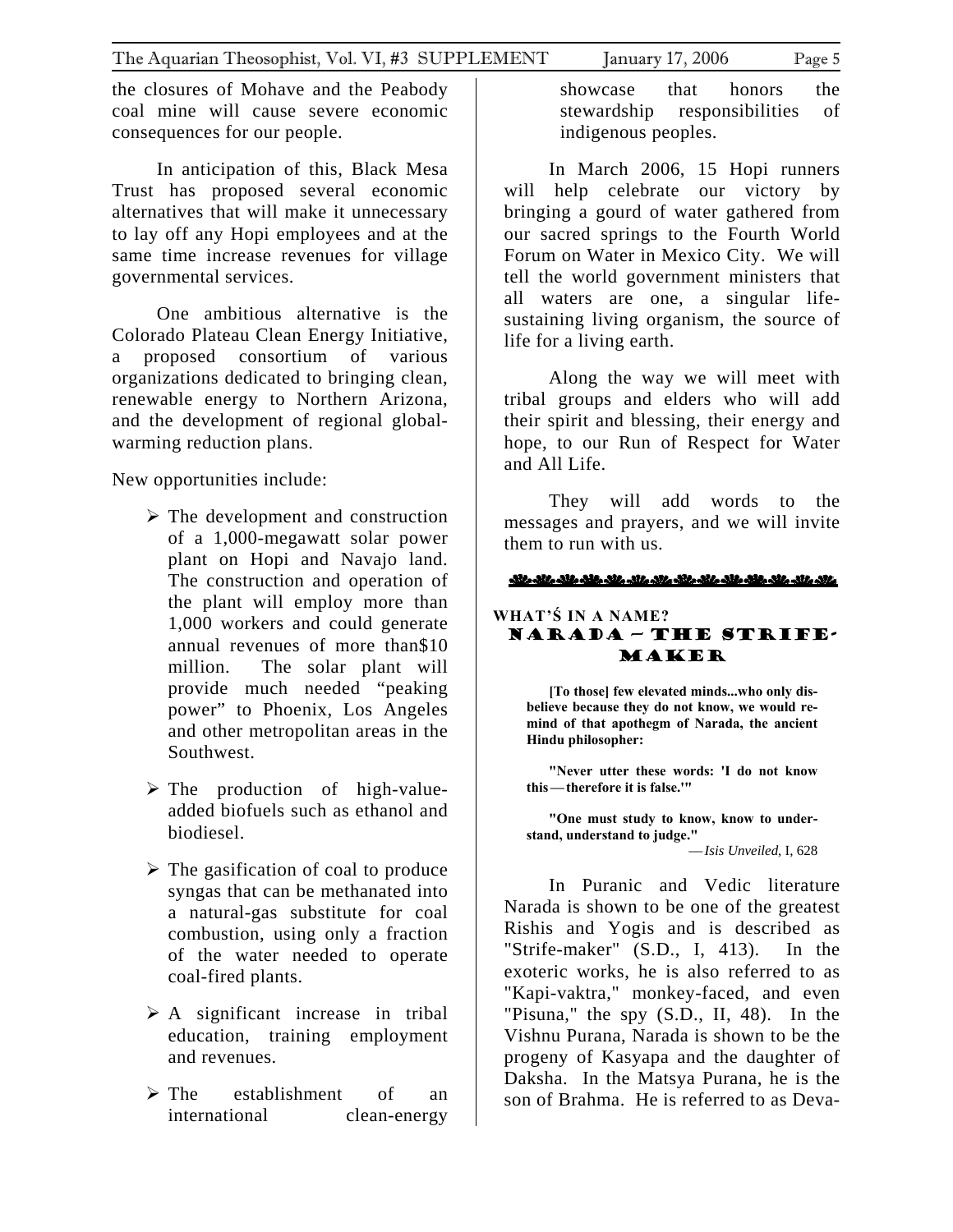Rishi (divine Rishi, more than a demigod) by Parasara. (S.D., II, 47-48)

W. J. Wilkins writes that Narada is the messenger of the gods, and is often described as the one who imparts information that was known only to the gods. He informs Kansa and Vishnu will incarnate in the eighth child of Devaki and this leads Kansa to slaughter the earlier seven children of Devaki. He remains invisible-as a true Manasaputraon the cloud, and lauds Krishna, as he slays the monster Keshin, says H.P.B. Further:

Narada is here, there, and everywhere; and yet, none of the Puranas gives the true characteristics of this great enemy of physical procreation. Whatever those characteristics may be in Hindu Esotericism, Narada-who is called in Cis-Himalayan Occultism Pesh-Hun, the "Messenger," or the Greek Angelos-is the sole confidant and the executor of the universal decrees of Karma and Adi-Budh: a kind of active and ever incarnating logos, who leads and guides human affairs from the beginning to the end of the Kalpa. "Pesh-Hun"...is the mysterious guiding intelligent power, which gives the impulse to, and regulates the impetus of cycles, Kalpas and universal events. He is Karma's visible adjuster on a general scale; the inspirer and the leader of the greatest heroes of this Manvantara. (S.D., II, 48)

And yet, it is difficult to explain what Narada really is, observes H.P.B. In one sense, he is comparable to Jehovah, who tempts people by "suggestion" of thoughts and leads to "hardening" of the hearts. But this is not done through any ambition or selfish motive, but to serve and guide universal progress and evolution. (S.D., II, 48-49)

Garga, the oldest astronomer in India, is supposed to have obtained

astronomical knowledge from Sesha-the thousand-headed serpent, who bears seven Patalas and the entire world upon his head-who is also Ananta, the infinite, and also "Cycle of Eternity," in esotericism. Narada is one of the few to have visited the nether or infernal regions-Patala. It is not sure if he got his knowledge of astronomy from Sesha, but he is supposed to surpass Sesha in the knowledge of cyclic intricacies. "It is he who has charge of our progress and national weal or woe. It is he who brings on wars and puts an end to them."

Pesh-Hun (Narada) is credited in the old Stanzas with having calculated and recorded all the astronomical and Cosmic cycles to come, imparting science and astronomy to early humanity. The Atlantean Asuramaya used these records by Narada to determine the duration of all the past geological and cosmical periods as also the length of all the cycles to come, till the end of the Seventh Race. Asuramaya is considered the earliest astronomer in Aryavarta. "Mirror of Futurity," is a work among the Secret Books that contains the record of Kalpas within Kalpas and is attributed to Narada. (S.D., II, 49)

Narada-a great Rishi and virtually a Kumara-is one of the 10,000 sons of Brahma, brought forth for the purpose of peopling the world. Narada persuaded these sons to remain celibate and holy ascetics and twice frustrated Daksha's aim. For this, Daksha curses Narada to be reborn as a man. On an earlier occasion, when Narada had refused to marry, Daksha had cursed him, saying: "Perish in thy present (Deva or angelic) form and take up thy abode in the womb," i.e., become a man (Vayu Purana, Harivamsa, 170). H.P.B. observes:

Notwithstanding several conflicting versions of the same story, it is easy to see that Narada belongs to that class of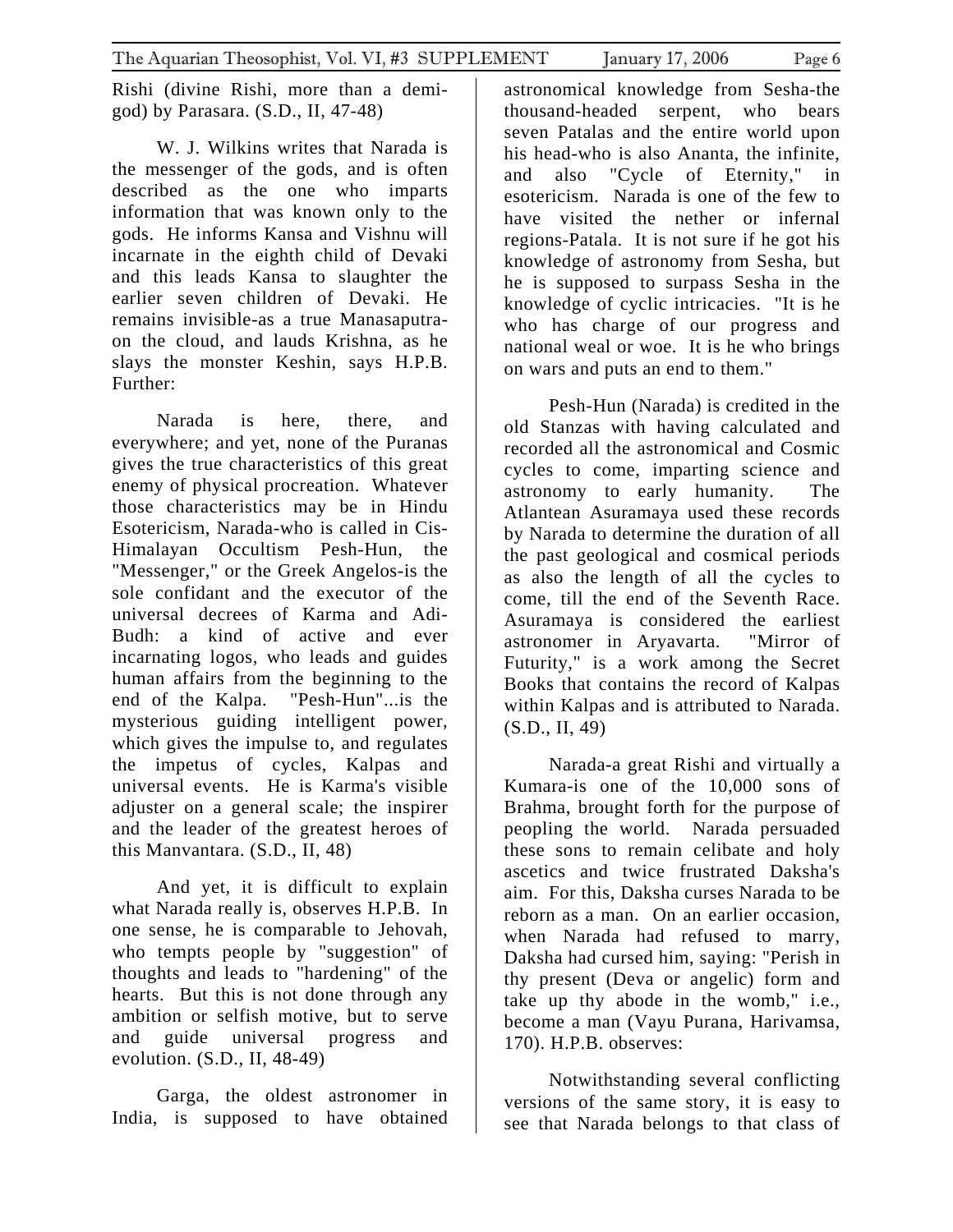Brahma's "first-born," who have all proven rebellious to the law of animal procreation, for which they had to incarnate as men. Of all the Vedic Rishis, Narada...is the most incomprehensible, because the most closely connected with the occult doctrines-especially with the secret cycles and Kalpas. (S.D., II, 82)

"**Narada is the Deva-Rishi of Occultism par excellence.**" To fathom certain anthropological, chronological and Cosmic Mysteries, an occultist must ponder, analyze and study Narada from seven esoteric facets. Narada plays a vital role in the drama of evolution of this Kalpa from the beginning to the end, and is said to appear in every Root-Race of the present Manvantara. (S.D., II, 82-83)

It is said that when Brahma cursed Narada for not bringing forth progeny, Brahma declared that Narada would not have a resting-place; hence his wandering nature. Narada curses back and leaving his Brahmanical body, becomes a Gandharva, a Chorister of Indra's heaven. He is said to have invented the Vina, the Indian lute. "Narada sat watching, from time to time, his large Vina, which, by the impulse of the breeze, yielded notes that pierced successively the regions of his ear, and proceeded by musical intervals," writes Sir W. Jones. H.P.B. explains:

There is not an Archangel that could not be traced back to its prototype in the sacred land of Aryavarta. These "prototypes" are all connected with the Kumaras who appear on the scene of action by refusing-as Sanatkumâra and Sananda-to "create progeny." Yet they are called "creators" of (thinking) man. More than once they are brought into connection with Narada-another bundle of apparent incongruities, yet a wealth of philosophical tenets. Narada, is the leader of the Gandharvas, the celestial singers and musicians; esoterically, the reason for it is explained by the fact that

the latter (the Gandharvas) are "the instructors of men in the secret sciences." It is they, who "loving the women of the Earth," disclosed to them the mysteries of creation; or, as in the Veda-the "heavenly Gandharva" is a deity who knew and revealed the secrets of heaven and divine truths, in general. If we remember what is said of this class of Angels in Enoch and in the Bible, then the allegory is plain: their leader, Narada, while refusing to procreate, leads men to become gods. Moreover, all of these, as stated in the Vedas, are Chhandaja (will-born) or incarnated (in different Manvantaras) of their own will-and they are shown in exoteric literature as existing age after age; some being "cursed to be re-born," others, incarnating as a duty. (S.D., II, 584)

Brahma's cursing Narada to incessantly wander the Earth is to be interpreted as the curse to be constantly reborn. He shares the same fate with the Jayas-the twelve great creative gods produced by Brahma, to assist him in the function of creation-who, lost in meditation, forgot to create and for which they were cursed to be born in every manvantara. (S.D., II, 585)

Manu, after writing the laws of Brahma in 1,00,000 slokas or distichs, which formed 24 books and 1000 chapters, gave the work to Narada, the sage of sages, who abridged it to 12,000 verses for the use of mankind. (Isis, I, 585-86)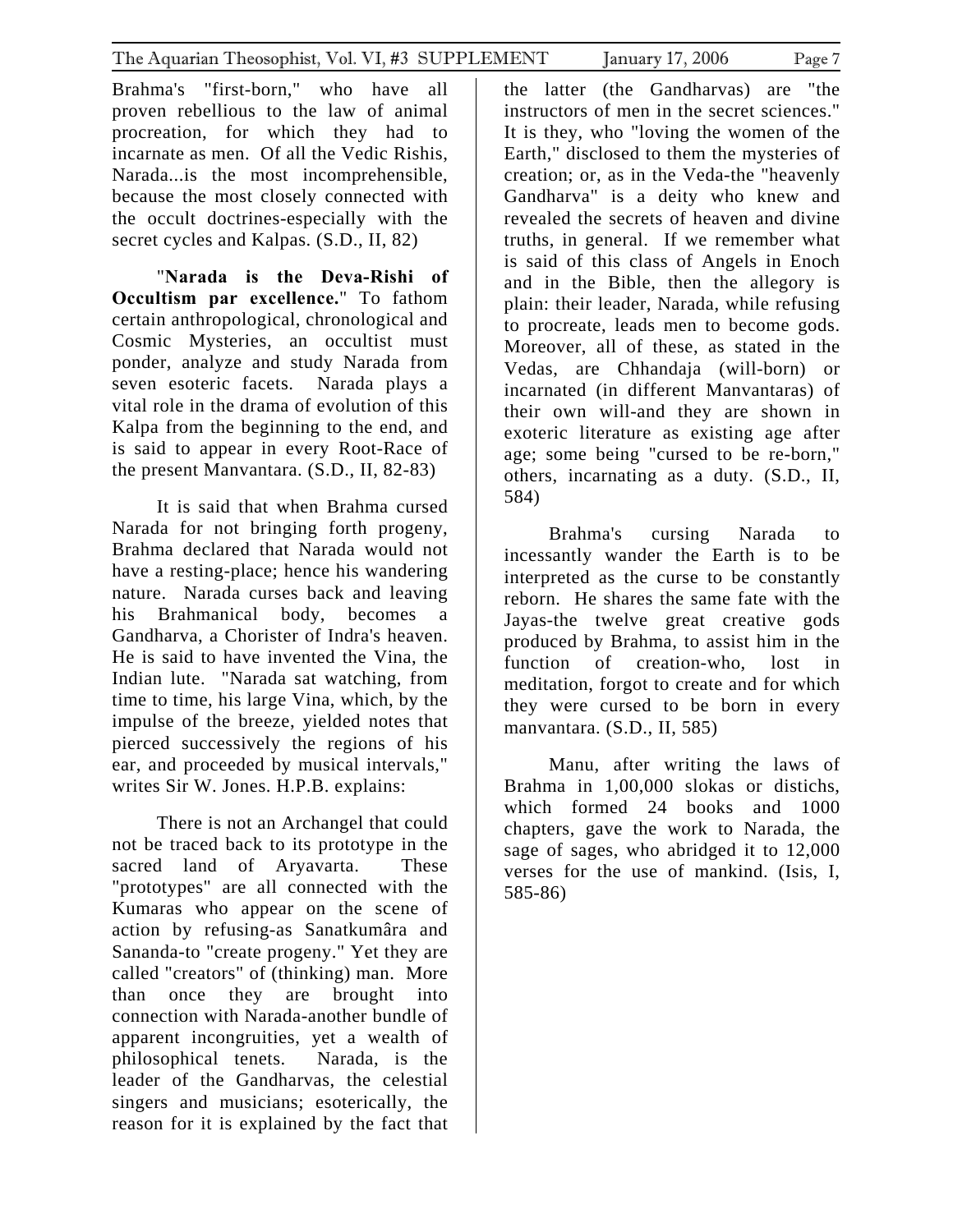<span id="page-7-0"></span>

**UNDERSTANDING HELENA BLAVATSKY:**

**Why The Old Lady** 

# **Was Not a Madame**

## *By Carlos Cardoso Aveline, from Brazil*

According to the esoteric philosophy, *physical sounds* and even *mental sounds* have their occult counterparts. These inner or subtle aspects of sounds are in a way the "souls" of sounds. Their corresponding effects are projected over the "mantric" levels in Akasha.

Words have, therefore, wider spheres of influence than we can always detect or be conscious of. The power of thinking, and the act of producing sounds both mentally and physically are connected with rhythmic vibration and sympathetic vibration, and using it properly is part of the learning process of every earnest student.

We know that higher thoughts and feelings obey to no boundaries. For subtle

energies, distances in space-time are flexible, relative – sometimes even non-existent.

As esotericists, therefore, we might ask ourselves questions such as these:

"What words come to our minds, when we think of the founder of the modern esoteric movement? What physical or mental sounds do we launch to the Akasha, when we think, write or talk about Helena Blavatsky? And what is the best choice to make as to the way of addressing her?"

We do know that she ostensibly preferred to be called H.P.B. This is registered all over the literature and in the History of the theosophical movement. From that simple fact we cannot but conclude that – she **did not** prefer being called "Madame".

We also know she was a Countess by birth, and that she did care about the way she was addressed. For instance, in July 1878 she became an American citizen. Soon after that, she wrote to a newspaper, not without some degree of ironical, goodhumoured impatience:

"My present business is to take the *Gazette* to task for thrusting upon my unwilling republican head the Baronial coronet. Know please, once for all, that I am neither 'Countess', 'Princess', not even a modest 'Baroness', whatever I may have been before last July. At that time I became a plain citizen of the U.S. of America — a title I value far more than any that could be conferred on me by King or Emperor..." $^1$  $^1$ 

What can be said, then, as to being addressed as "Madame"?

There are a few instances of her not being particularly fond of it. As usual, she expressed her views about this with irony. While commenting on the several libels cir-

 $\overline{a}$ 

<span id="page-7-1"></span>Quoted in HPB - The Extraordinary Life and Influence of Helena Blavatsky, Founder of the Modern 1 Theosophical Movement, by Sylvia Cranston, published by Jeremy P. Tarcher/Putnam Books, New York, USA, 1993, 647 pp. See page 181, chapter "Last Days in America".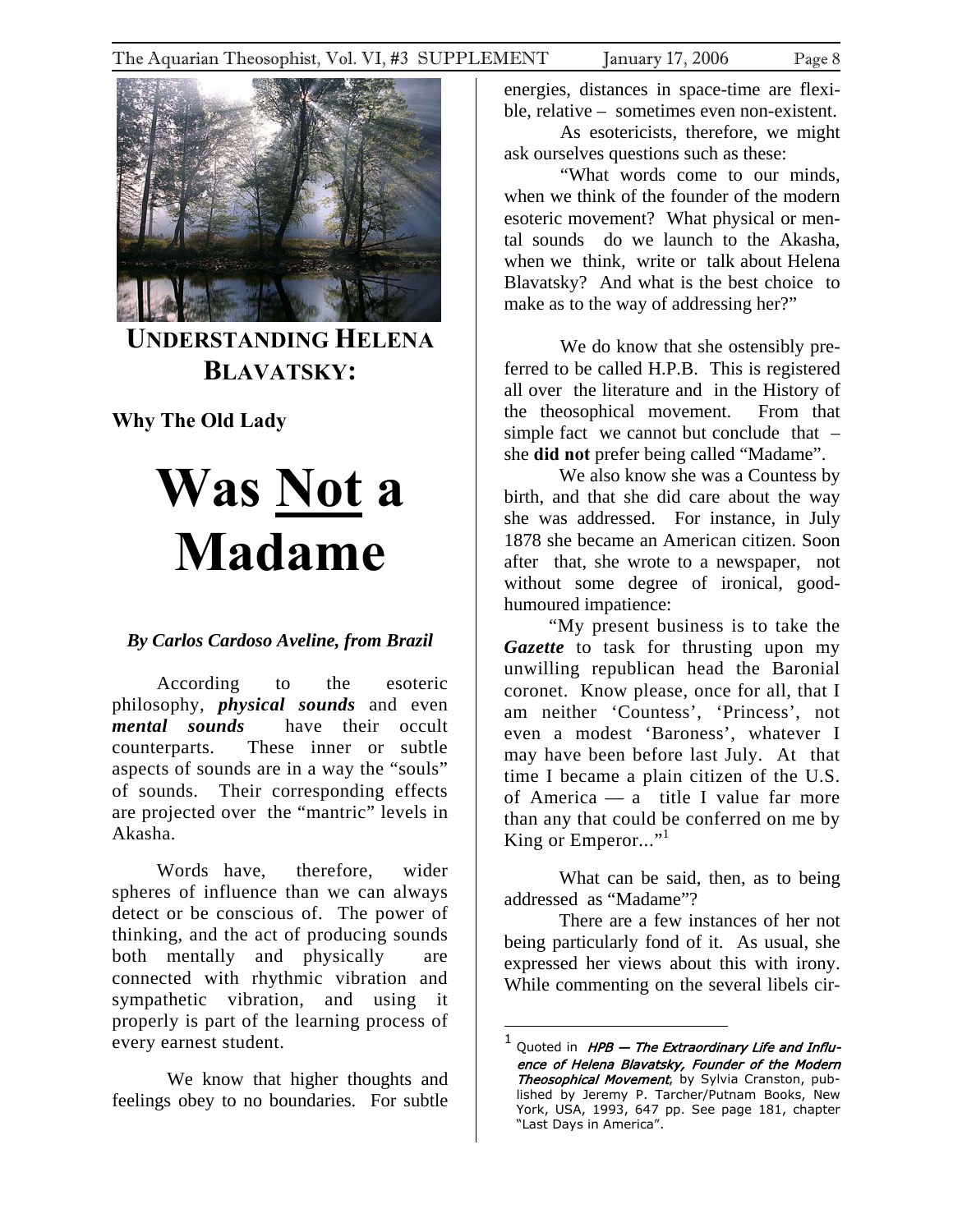<span id="page-8-0"></span>culating against her by the mid-1880s, H.P.B. wrote, in a letter to Mr. Alfred P. Sinnett:

"That I never was Madame Metrovitch or even Madame Blavatsky is something, the proofs of which I will carry to my grave  $-$  and it's no one's business." $1$ 

No half-words from the Old Lady. And that is not all.

In London, H.P.B.'s student Walter R. Old had not gone astray from the theosophical movement yet, when he wrote his personal testimony about her, soon after her death in 1891. Describing the way he was received by her when they first met, Walter registered her own words to him. She said:

"No, I will not be called *Madame*, not by my best friend, there was nothing said of that when I was christened, and if you please I will be simply H.P.B.["2](#page-8-2)

To this, one could add that nowadays no well-known woman is called "Madame" any longer. Famous women are addressed simply by their names. In fact, the word "Madame" has evolved for the worse since  $19<sup>th</sup>$  century. In more than one country and context the term is now ironical and derogatory. It is true that we can find H.P.B. respectfully called "Madame Blavatsky" in part of the theosophical literature, and that is perfectly correct – especially in books published up to a few decades ago. Yet Sylvia Cranston had solid reasons never to use the word "Madame" with regard to Helena Blavatsky in her outstanding biography of H.P.B. Cranston's work was the turning point in the establishment of the new trend.

1

While "editors" like Daniel Caldwell still insist in calling H.P.B. in that way, as well as in circulating libels against the "Madame" Blavatsky, we who have respect for her can well drop the term "Madame" altogether and call H.P.B. the way her soul certainly liked to be addressed. There are thousands of examples of that preference of hers, and when *The Voice of the Silence* was published, the Old Lady humorously wrote a dedication to herself, in her personal copy of the book, stating simply:

*"H.P.B. to H. P. Blavatsky, with no kind regards."* 



## OFFICERS OF TACOMA LODGE BEING SUED TO FORCE ACCEPTANCE OF WHEATON APPOINTEES

A dust devil blowing in from Wheaton is throwing dust in the eyes of the Tacoma Lodge in Washington State with a lawsuit to eject the elected officers of the lodge. This little devil is explained by Jeffrey Forth, Wheaton's National Secretary, in a letter he wrote saying that the national organization is suing John Scott on behalf of members Wheaton appointed to the Tacoma Lodge. When Tacoma declined to accept four people Wheaton appointed, the four members, together with one Tacoma Lodge member, called an illegal meeting to elect new officers. Amazingly, Wheaton's appointed members met October 16, 2005 and ejected long-time officers of the Tacoma Lodge and submitted their own names to Washington's Secretary of State as new officers of the lodge. Wheaton's

<span id="page-8-1"></span><sup>1</sup> The Letters of H.P. Blavatsky to A. P. Sinnett, Theosophical University Press, Pasadena, CA, USA, 1973, 404 pp., see p. 147.

<span id="page-8-2"></span><sup>2</sup> In Memory of Helena Petrovna Blavatsky, by Some of Her Pupils, Theosophical Publishing Society, London, 1891, facsimile reprinting, Theosophical Publishing House, London 1991, 96 pp., see p. 39.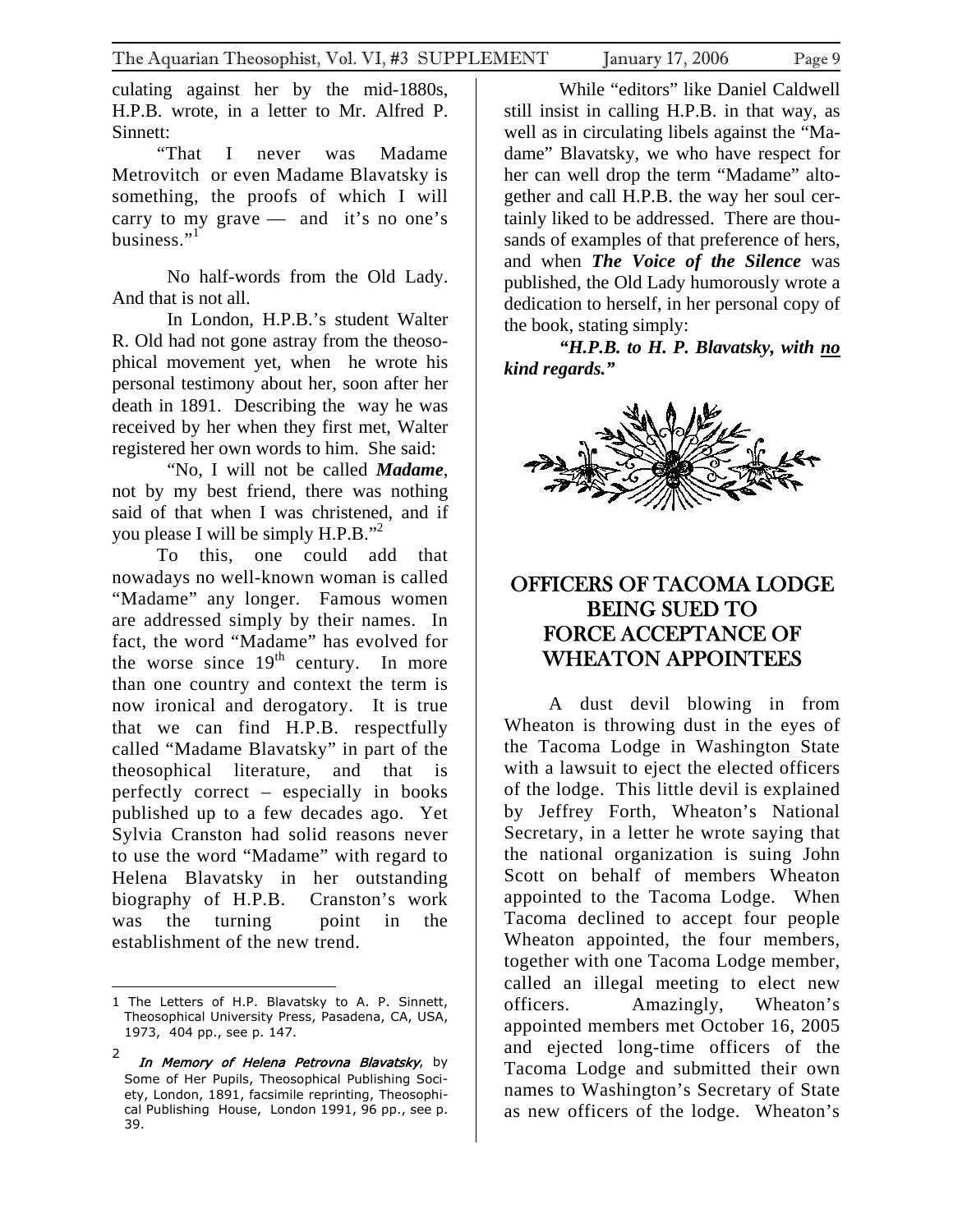appointees want the building, the library, and the archives owned by the 115-yearold lodge.

The ill wind spawned by Wheaton attempts to cover up the real names behind the lawsuit in Tacoma by saying that The Tacoma Theosophical Lodge is suing its properly elected officers, John Scott, etal. A letter that Jeffrey Forth[See Page 22 for facsimile of this letter along with letter we wrote Betty Bland and her answer] wrote to 34-year member of the Tacoma Lodge, Elizabeth Moore, unequivocally states Wheaton's involvement. Wheaton is suing John Scott (a member of the lodge since 1972) on behalf of the four individuals Wheaton-seeks to appoint. Not to worry, Mr. Forth continues in the letter, Wheaton will hold harmless Ms Moore. Forth just wants her to give Wheaton a list of John Scott's offenses. Rather than comply with Wheaton's request for "the goods" to use against John Scott. Trustee Elizabeth Moore gave John Scott a donation for legal defense and Forth's letter to John Scott the same day it arrived in the mail.

Jeffrey Forth has the earmarks of a gambling man. He gambled that longtime lodge members would turn against John Scott and join Wheaton in the effort to oust him. The Complaint pleads that the Theosophical Society in Tacoma is suing John Scott and other officers of the lodge, when, in truth, the Wheaton crew that filed the Complaint does not even belong to the Tacoma lodge. Fortunately, Wheaton is not big enough to have many layers of Chiefs of Staff and Aides to blame and stir up confusion. The trail of deceit leads directly to Jeffrey Forth's letter explicitly stating that John Scott is the real target of Wheaton's lawsuit and asking for Ms Moore's cooperation.

This is a test of Wheaton's authority to appoint members and seat officers of one of the oldest theosophical lodges in

America. The Narada Lodge was first chartered in 1890, chartered in 1895 by William Q. Judge's Theosophical Society In America, chartered by Kathryn Tingley's Universal Brotherhood in 1898, then chartered in 1899 by The American Section of Adyar. When the American Theosophical Society was incorporated in 1926, before it moved to Wheaton then changed its name to The Theosophical Society in America in 1934, The Tacoma Theosophical Lodge was grandfathered into the American Section under its 1899 charter with Adyar. The Tacoma lodge amended its bylaws in 1941 to make Wheaton the beneficiary of property should the lodge dissolve for any reason. (The lodge remains intact as a legal entity in Washington State.) In 1989, the Tacoma lodge voted to NOT change its bylaws in conformance with those of Wheaton. Tacoma's records indicate its members rejected Wheaton's administrative authority.

In October 2004, Betty Bland asked John Scott to change the lodge's bylaws to conform to Wheaton's requirements. John responded that he had no intention of changing the lodge's bylaws, and the battlefield was prepared. Almost certainly, Betty Bland believes she is acting in the best interests of Theosophy by exerting Wheaton's authority in the Tacoma Lodge. She said as much to John in 2004.

On the face of it, solidarity in Betty Bland's view appears to construe as legal enforcement of Wheaton's authority, consistent with the legal enforcement Abraham Lincoln used to solidify the United States as a political entity in the Civil War. (A statue of Abraham Lincoln sat at the center Mrs. Bland's conference table in an October 2004 meeting with John.) Although Abraham Lincoln is remembered as the president that abolished slavery, historians are notorious for looking into the past through the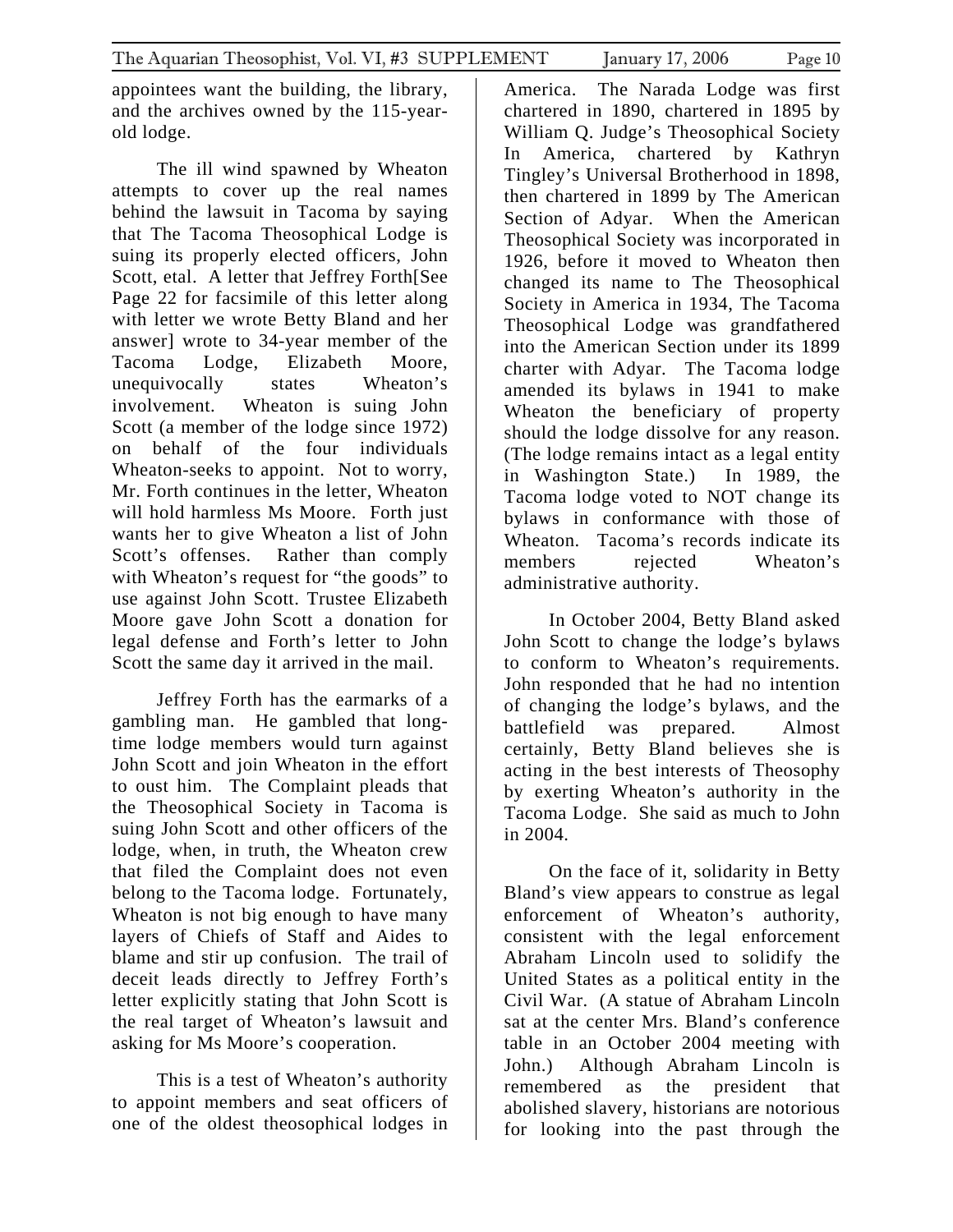<span id="page-10-0"></span>narrowed vision of their own time. Abraham Lincoln engaged in the Civil War to enforce the federal law that forbade secession. Liberating slaves was a secondary result of law enforcement. Lincoln had fought in the Indian Wars before assuming the presidency, thus demonstrating that liberty for all was not his primary focus. Abraham Lincoln was not at all times altruistic, albeit he engaged America's Civil War to enforce federal law.

The Laws of Nature in which Theosophy is rooted prevail in theosophical societies. In a conversation with HPB in 1888, the Mahatma Koot Hoomi said that although the Society's work by Olcott at Adyar ran like a machine, it was "**a soulless corpse**" and that matters had reached such a point that the Masters' influence upon the TS was not possible. **The Mahatmas had let the TS at Adyar go**. (*Letters from the Masters of the Wisdom,* First Series, transcribed and compiled by C. Jinarajadasa.) HPB responded by abolishing the Parent Society at Adyar and creating the autonomous Esoteric Section in 1888 in which she left William Quan Judge her agent after HPB's death in 1891.

Efforts to revive Adyar's authority, most recently through the Theosophical Society in America at Wheaton, scatter in their path the post-mortem dust of an administration buried long ago — ghostly remainders of the once-born Society at Adyar. The highest and best hope in this scenario is to awaken the living descendents of Adyar to the underlying truth of solidarity in Theosophy as it was lived by the founders Helena P. Blavatsky and William Q. Judge. Solidarity in the truths of Theosophy awakened in the individuals of this matter is the only salve for the dust thrown in the eye of The Narada Theosophical Society, also known as The Tacoma Theosophical Lodge

Krsanna Phyllis Duran Missoula, Montana



# **WHEATON APPOINTEES SUING NARADA T.S.**

Dear Friends,

It is interesting to see what happens when we decide to communicate using the fine guidelines of etiquette. It seems to me that we lose track of what we're here for, and we forget what really happened.

When I first gave the news that Wheaton had issued a lawsuit to Narada everybody was horrified. Something like "you mean that Betty Bland did that?" and "coming from John Algeo it wouldn't surprise me, but from Betty Bland!."

I didn't know Betty Bland until I met her at Narada on 10/22/05. When I first heard about her visit to our lodge from John Scott I didn't think that I would be able to attend since at almost the same time we were expecting a couple of friends arriving from California. So I told John that I couldn't attend. But, as the date of the meeting approached, I began to realize that I could not miss that, regardless of our friends arriving at the airport at the same time. It was imperative to attend that meeting because it was the only way to save our lodge. So, Gene drove me to Narada in Tacoma, left me there and then went back to Seattle, to the airport, to pick up our friends, and then returned to Tacoma to pick me up.

When she arrived, it was a huge committee that accompanied her. There were the 4 or 5 individuals that have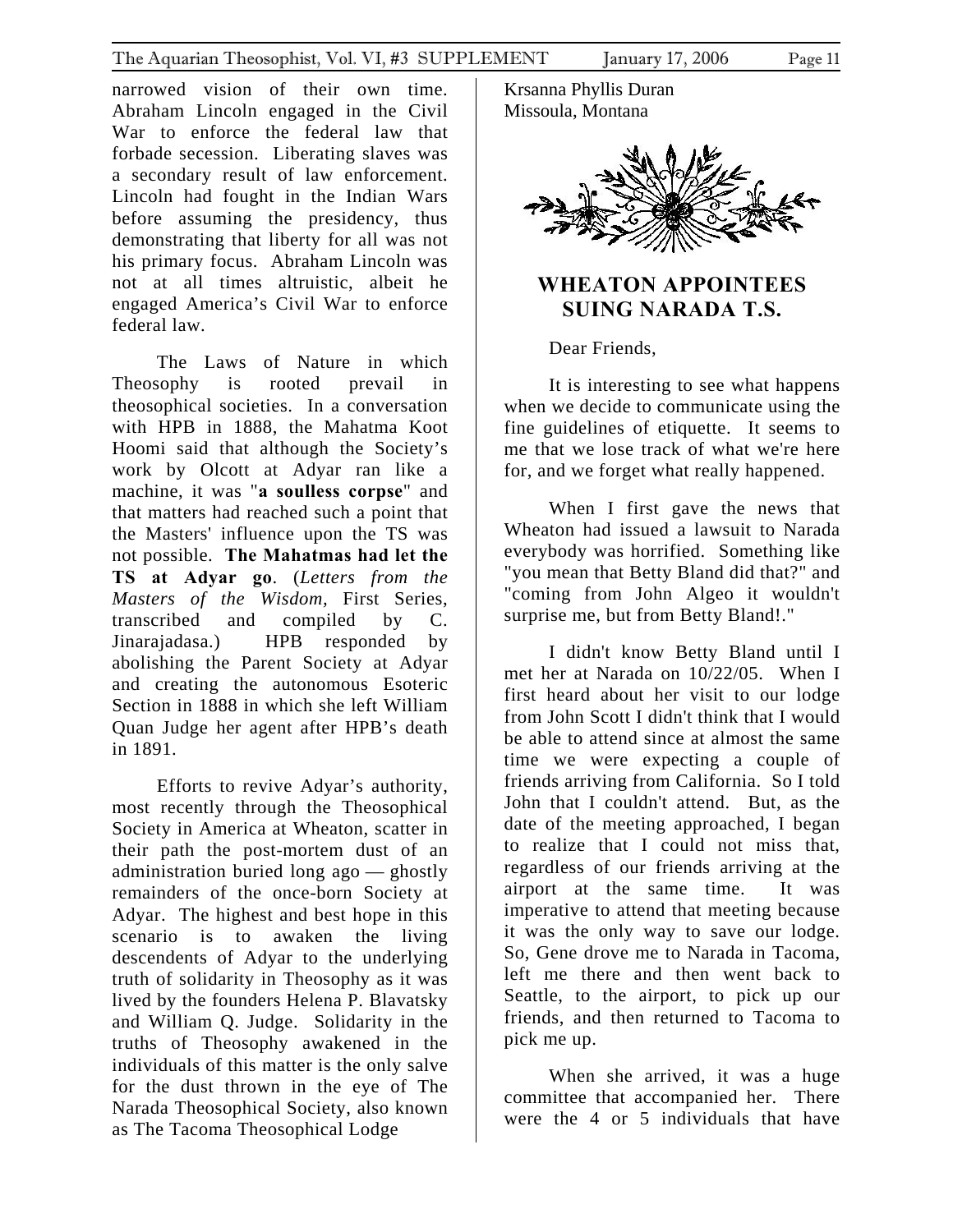caused all this damage, there was a lady from the Seattle TSA lodge and there were other individuals that I had never seen before. When John and his family saw Mike Sommers et. al. they refused to let them in (with good reason, even if I never witnessed any of his loud insults to the members of the lodge in the past, I heard the stories from John and his family). Betty said that if they were not allowed in the building, then, she would leave. I was the first one to ask John to let them come in.

The meeting began with Betty at the head of the table, I sat to her left, Linda was sitting across the table from me, Dillon on my left and John and Crystal by Linda. That's what I remember. As soon as John and Crystal started to talk, the Linda sitting across the table from me started to make faces and interrupt John and Crystal. She was behaving like a small child. I don't know if she is Mikes's wife, because I think that there were 2 Lindas. From the very beginning, Betty kept emphasizing that we had to hold new elections and the officials of Narada had to be replaced. I'm not going to repeat what I said to Betty, but I covered every point that I could think of and I defended our officials. Finally somebody approached the table and took Linda away since she was "impossible." Somebody new came to occupy her chair. It was a lady from Bremerton. When she arrived and sat next to Betty, Betty made a comment to her something like: "I'm glad to see you, now you can help me." She was very articulate and kept pounding the table and interrupting John and Crystal. One time I realized that she was controlling the meeting. At one point she told me not to interrupt her, that I had had my time to speak. When she finished I asked her who she was since I had never seen her. I asked her if she was from Wheaton, and she said no. She was from Bremerton. Then I asked her if she was

member of a Bremerton lodge and she said yes, but she added that she was also member of other groups.

When we got closer to the end of the meeting Betty asked us, members of Narada, to accept Mike Sommers et al into our lodge. Again, John and his family refused, including John's mother Phyllis (with good reasons). I raised my hand and tried to convince John that it was the right thing to do, that we should give them a chance to integrate into our lodge. And I think that he finally agreed. Then, Betty asked everyone to make some comments and every person who wanted to speak had a chance to do it.

The last person that spoke was sitting behind me, I saw him come in with Betty, he is a young guy and later I found out that his name was Joseph. I couldn't see him, but he stood up and started reading from a book that he had on his lap all the time. What he read was like an invocation or a prayer, and he mentioned the name Herakles and the name GOD about 3 or 4 times. When he finished reading, the meeting had ended and I stood up and saw Betty give him a hug. That is how the meeting ended, with Joseph as master of ceremonies, instead of our president.

I have to say that during the meeting Betty made a short comment saying that she didn't have any intention to take over the lodge or its building. We know now what her intentions were.

When we received the 21 files from Crystal we were able see that on

**10/18/05 Mike Sommers et al went to Olympia and changed the name of the lodge from Narada Theosophical Society to Theosophical Society in Tacoma, and changed the names of the officials of the lodge to their own names. That means that on the date of**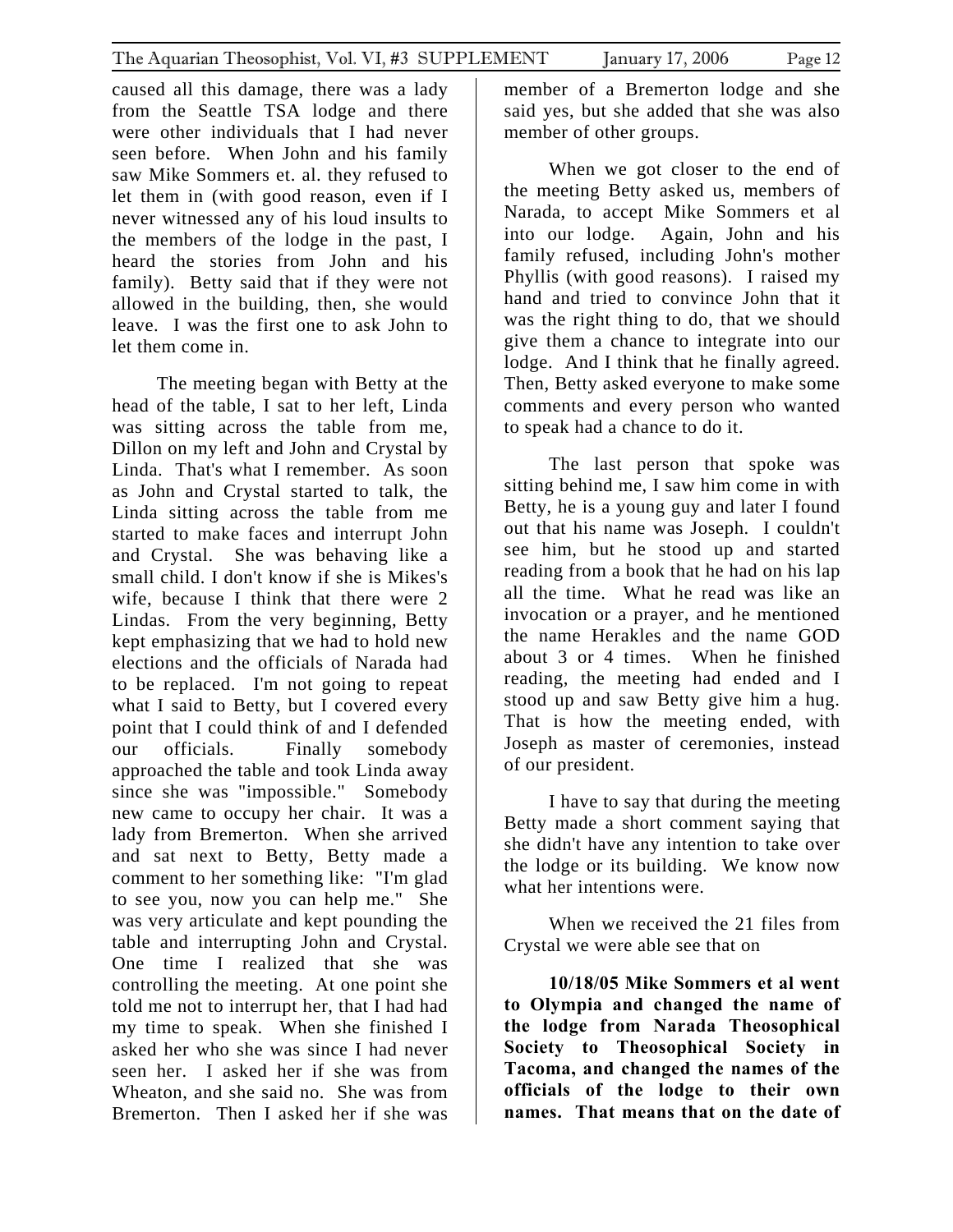**the meeting 10/22/05 the changes had already been made and nothing was mentioned. They were deceitful and unethical.** Do you know of what it reminds me? During the Second World War Germany occupied small countries in this way. I think that it was Denmark that on the date that they were occupied, when everybody woke up in the morning and went out on the streets they found German flags flying everywhere. Instead of the Danish flag, they found the reversed swastika... AS ABOVE SO BELOW.

No wonder Mike Sommers was so quiet during the whole meeting. He never said a word, after all, he was vicepresident of the Theosophical Society in Tacoma and he was at his lodge. Why didn't Betty say a word about the take over? She didn't have to say anything either. Just like the Germans... AS ABOVE SO BELOW.

I remember that at one point in the meeting John Scott told Betty that Wheaton had made a mistake in not respecting Wheaton's own laws the way Wheaton treated Narada's officials. Her response was "Wheaton didn't make any mistake." Just like the Germans... both were acting **above the law**. AS ABOVE SO BELOW.

This is the way I view the class action against Narada Theosophical Society. It may seem extreme by some, but this is the way I see it.

We are talking here about officials of a Theosophical organization. I have a right to expect ethical behavior from these individuals.

Fraternally

Rodolfo Don



**COMPLAINT IN THE SUPERIOR COURT OF WASHINGTON STATE Filed October 31, 2005** 

**"The Theosophical Society in Tacoma f/k/a [formerly known as] The Narada Theosophical Society (PLAINTIFF) VS.** 

## **John Scott, Crystal Scott, Phyllis Scott, William Lipke and Elizabeth Moore (DEFENDANTS).**

This Complaint, as it stands, is a candidate for the judge's dismissal, as the following comments will illustrate:

According to the officers of Narada T.S. Crystal Scott, Lodge President, and John Scott, Vice President went to Olympia, the state capitol, and corrected the names of the Lodge's officers with the Secretary of State's staff in Olympia. The Wheaton appointees were removed On November 8<sup>th</sup> and the proper names were restored. A "cloud" to prevent further changes to filings given to the Secretary of State without adequate documentation was put on record for the Lodge.

**The Wheaton appointees, who were never legally members of the Tacoma Lodge, cannot in the future tamper with the corporation's filings with the State of Washington as a result of the "cloud."** 

Staff at the Secretary of State's office suggested to the Scotts that the "cloud" would protect their interests. According to the staff, efforts to alter corporate records are common. The Secretary of State's staff was very helpful and told the Scotts a story about a man who attempted to name himself as an office of Microsoft.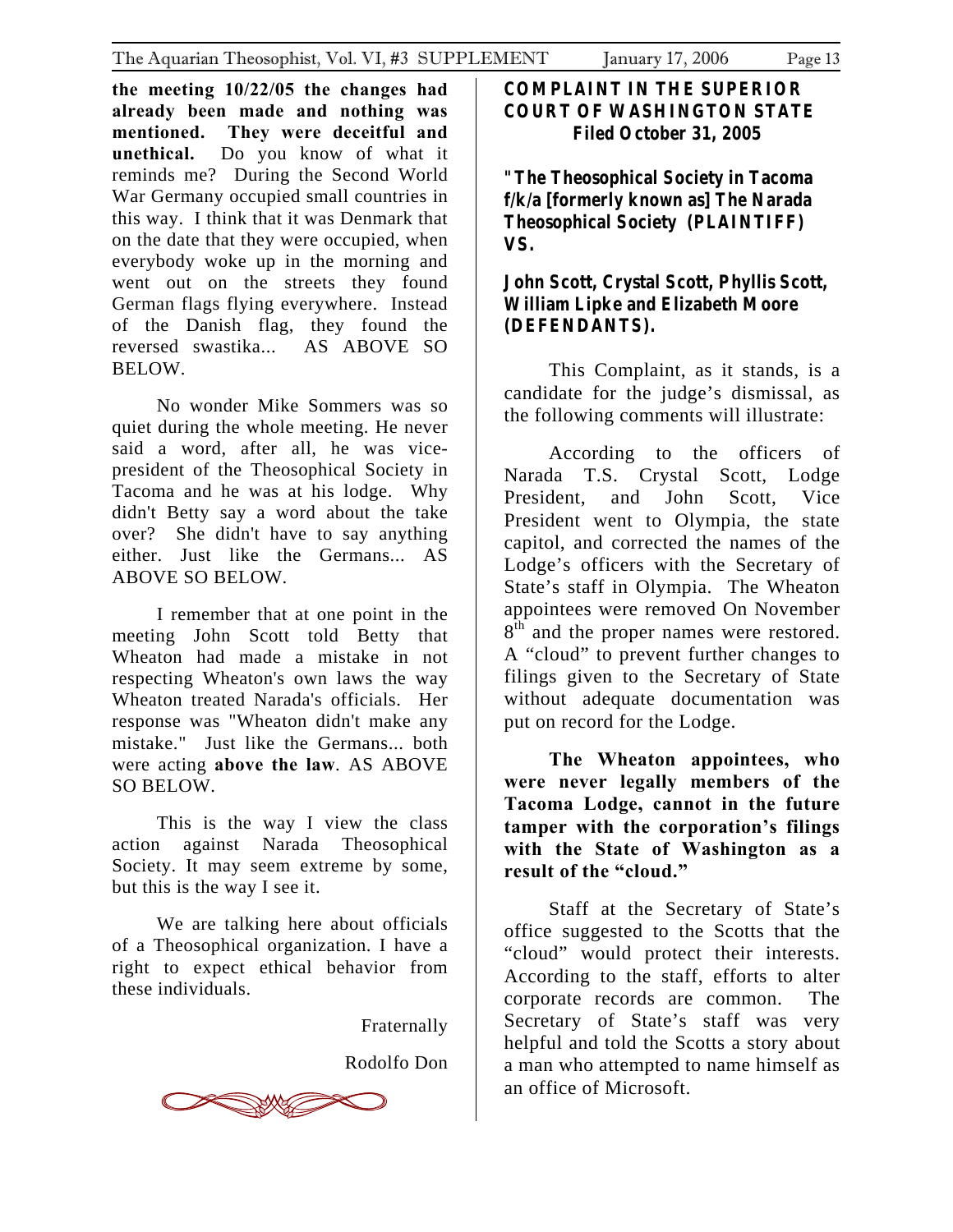<span id="page-13-0"></span>Since the names of Wheaton's appointees have been removed from the corporation's records, they have no authority to file a suit in the name of the Lodge. A lawsuit in the name of the Lodge must be approved by its officers, who are John Scott, Crystal Scott, etal. Those named by Wheaton have no legal authority to act in the Lodge's name.



# **MISTAKEN NOTIONS on THE SECRET DOCTRINE**

[*Lucifer*, Vol. VI, No. 34, June, 1890, pp. 333-335]

Ever since the publication of *The Secret Doctrine* students of Theosophy (outside the inner ring of Occult Sciences) have complained that the teachings contained in the work do not satisfy them. One, mentioning the lengthy and rabid abuse of it by an old, though really insignificant, if brutal, enemy, takes me to task for leaving a door open to such criticism by taking too little into account modern science and modern thought (!); another complains that my explanations are not complete; thus, he says:—

For the last ten years, I have been a close reader of theosophical literature. I have read and reread *The Secret Doctrine* and collated passages, and nothing is more disheartening than to find some

of the best explanations on Occult points, just as they begin to grow a little lucid, marred by a reference to some exoteric philosophy or religion, which breaks up the train of reasoning and leaves the explanation unfinished. . . . . We can understand parts, but we cannot get a succinct idea, particularly of the teachings as to Parabrahm (the Absolute), the 1st and 2nd Logos, Spirit, Matter, Fohat, etc., etc.

This is the direct and natural result of the very mistaken notion that the work I have called *The Secret Doctrine* had ever been intended by me to dovetail with modern Science, or to explain "occult points." I was and still am more concerned with *facts* than with scientific hypotheses. My chief and only object was to bring into prominence that the basic and fundamental principles of every exoteric religion and philosophy, old or new, were from first to last but the echoes of the primeval "Wisdom Religion." I sought to show that the TREE OF KNOWLEDGE, like Truth itself, was *One;* and that, however differing in form and color, the foliage of the twigs, the trunk and its main branches were still those of the same old Tree, in the shadow of which had developed and grown the (now) esoteric religious philosophy of the races that preceded our present mankind on earth.

This object, I believe I have carried out as far as it could be carried, in the first two volumes of *The Secret Doctrine.*  It was not the occult philosophy of the esoteric teachings that I undertook to explain to the world at large, for then the qualification of "Secret" would have become like the *secret* of "Polichinelle" shouted in the manner of a stage *a parte;*  but simply to give that which could be given out, and to parallel it with the beliefs and dogmas of the past and present nations, thus showing the original source of the latter and how disfigured they had become. If my work is, at this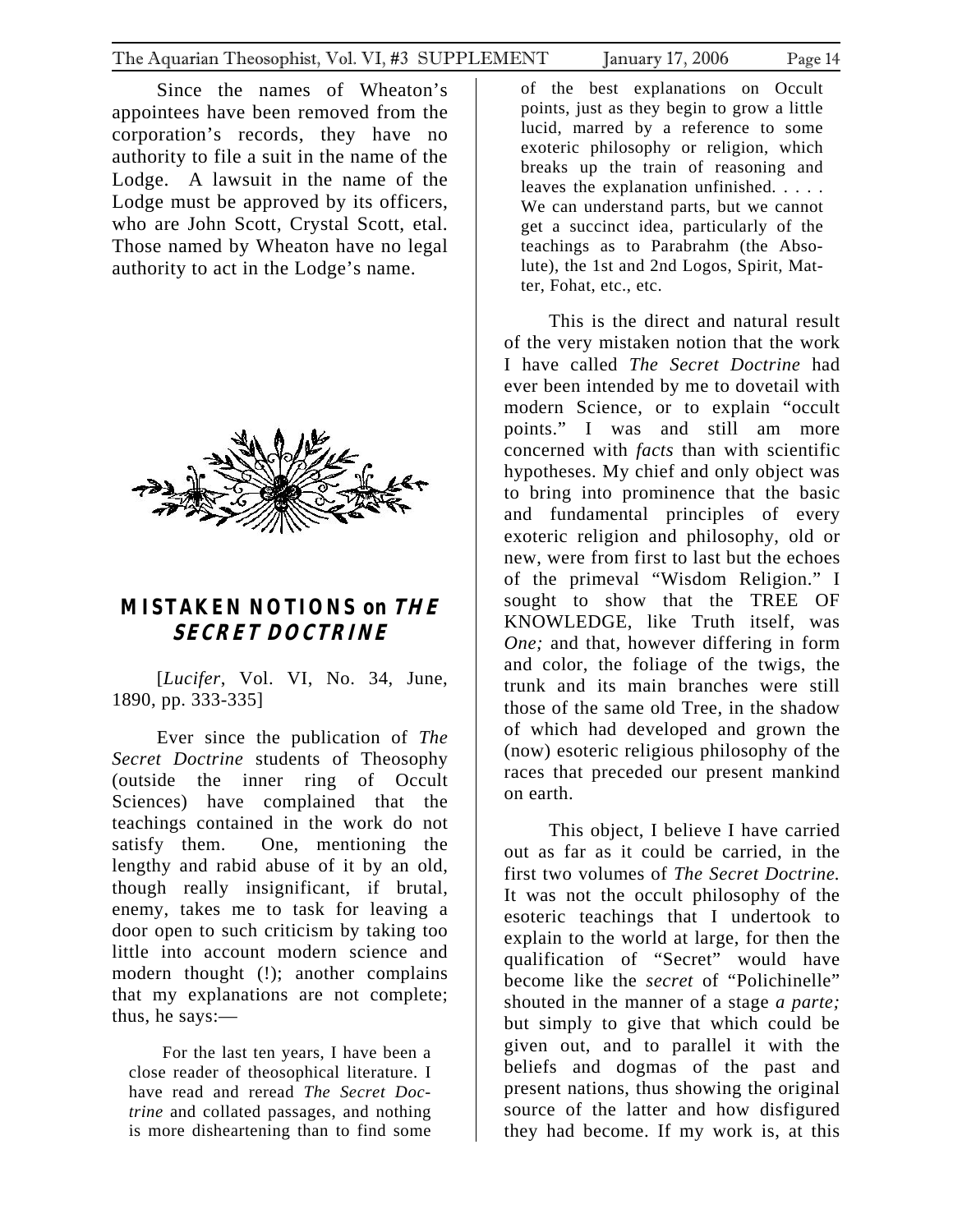day of materialistic assumptions and universal iconoclasm, too premature for the masses of the profane—so much the worse for those masses. But it was not too premature for the earnest students of theosophy—except those, perhaps, who had hoped that a treatise on such intricate correspondences as exist between the religions and philosophies of the almost forgotten Past, and those of the modern day, could be as simple as a shilling "shocker" from a railway stall. Even one system of philosophy at a time, whether that of Kant or of Herbert Spencer, of Spinoza or of Hartmann, requires more than a study of several years. Does it not therefore, stand to reason that a work which compares several dozens of philosophies and over half-a-dozen of world-religions, a work which has to unveil the roots with the greatest precautions, as it can only *hint* at the secret blossoms here and there—cannot be comprehended at a first reading, nor even after several, unless the reader elaborates for himself a system for it? That this can be done and *is* done is shown by the "Two Students of the E.S." They are now synthesizing the "Secret

Doctrine," and they do it in the most lucid and comprehensive way, in this magazine. No more than anyone else have they understood that work immediately after reading it. But they went to work in dead earnest. They indexed it for themselves, classifying the contents in two portions the *exoteric* and the *esoteric;* and having achieved this preliminary labor, they now present the former portion to the readers at large, while storing the latter for their own practical instruction and benefit. Why should not every earnest theosophist do the same?

There are several ways of acquiring knowledge: (*a*) by accepting blindly the dicta of the church or modern science; (*b*) by rejecting both and starting to find the truth for oneself. The first method is easy

and leads to social respectability and the praise of men; **the other is difficult and requires more than ordinary devotion to truth, a disregard for direct personal benefits and an unwavering perseverance.** Thus it was in the days of old and so it is now, except perhaps, that such devotion to truth has been more rare in our own day than it was of yore. Indeed, **the modern Eastern student's unwillingness to think for himself is now as great as Western exactions and criticism of other people's thoughts.**

He demands and expects that his "Path" shall be engineered with all the selfish craft of modern comfort, macadamized, laid out with swift railways and telegraphs, and even telescopes, through which he may, while sitting at his ease, survey the works of other people; and while criticising them, look out for the easiest, in order to play at the Occultist and Amateur Student of Theosophy. The real "Path" to esoteric knowledge is very different. Its entrance is overgrown with the brambles of neglect, the travesties of truth during long ages block the way, and it is obscured by the proud contempt of self-sufficiency and with every verity distorted out of all focus. To push over the threshold alone, demands an incessant, often unrequited labor of years, and once on the other side of the entrance, the weary pilgrim has to toil up on foot, for the narrow way leads to forbidding mountain heights, unmeasured and unknown, save to those who have reached the cloud-capped summit before. Thus must he mount, step by step, having to conquer every inch of ground before him by his own exertions; moving onward, guided by strange landmarks the nature of which he can ascertain only by deciphering the weather-beaten, half-defaced inscriptions as he treads along, for woe to him, if, instead of studying them, he sits by coolly pronouncing them "indecipherable." The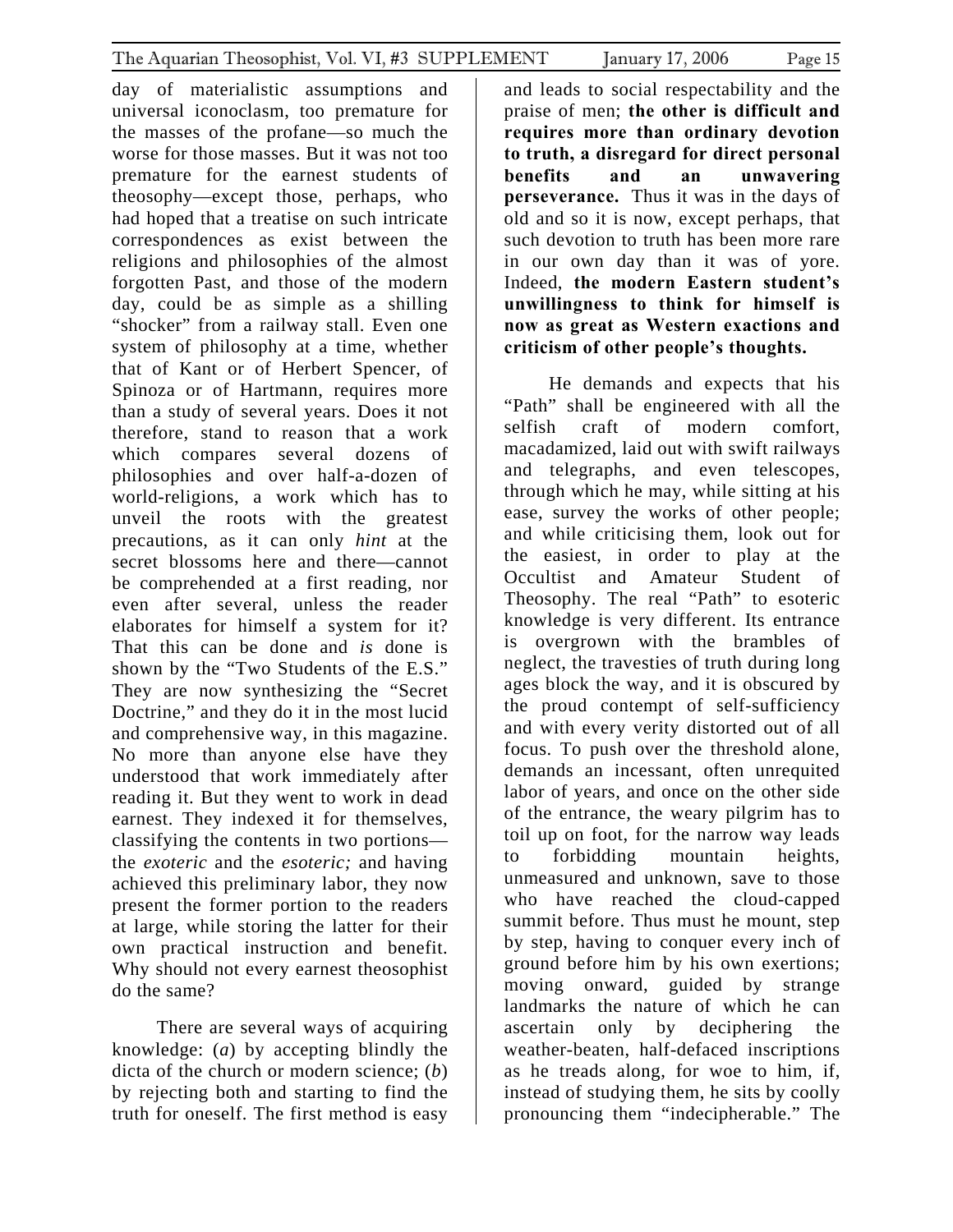"Doctrine of the Eye" is *maya*; that of the "Heart" alone, can make of him an elect.

Is it to be wondered that so few reach the goal, that so many are called, but so few are chosen? Is not the reason for this explained in three lines on page 27 of *The Voice of the Silence?* These say that while "The first repeat in pride: 'Behold, *I know,'* the last, they who in humbleness have garnered, low confess, 'thus have I heard'"; and hence, become the only "chosen."



# Letters regarding the Narada T.S. Lawsuit

This ends our coverage for this issue. With these letters the subscribers will have both sides to the lawsuit — ED., *A.T.* 

The initial letter was directed to Elizabeth, the 34-year member of the lodge evidently to enlist her help in the lodge take-over by appointed members recruited by Wheaton. (See earlier articles for details): $<sup>1</sup>$  $<sup>1</sup>$  $<sup>1</sup>$ </sup>

==============================

1926 North Main Street P. O. Box 270 Wheaton, IL 601890270 fax: 630-668-4976 email: [olcott@theosmail.net](mailto:olcott@theosmail.net) [www.theosophical.](http://www.theosophical/) Org

October 31, 2005

1

Dear Elizabeth,

Hopefully this letter arrives on the same day that a lawsuit filed on behalf of the Theosophical Society in America is served to John Scott. We find ourselves caught in a most unfortunate situation.

We regret that you are named as a defendant in this lawsuit, but the attorney filing this action has informed us that he must name everyone who was listed as a board of director or lodge officer on the letter of secession addressed to the National board of Directors on October 7, 2005 by John Scott.

I would like to clarify that this lawsuit is not aimed at you personally. We have a great deal of respect for your contributions to the Tacoma Lodge as well as those of your husband. We further believe that you were caught unawares of John Scott's "hidden agenda" which became known to you during the meeting held with Betty Bland, the National President, on Saturday October 25, 2005. In short, we intend to hold you harmless in this legal action.

We are deeply concerned that a great deal of lodge property has been removed from the lodge premises, and has left any future Theosophical group bereft of a library and archival material. I am wondering if you would have any old photographs or records of donations or other property that has been present in the lodge, so we might seek remedy to retrieve it for future generations of Theosophists in Tacoma. Any assistance you could offer would be greatly appreciated.

I hope this letter clarifies matters and if you have any questions or concerns, please direct them to my office at 1-800-669-1571 ext. 321 or to Betty Bland, at ext. 327.

We hope too that you will continue to assist the new group that has formed, for we believe that you have a great knowledge base and the wisdom to help guide the new group.

With warmest Regards,

(signed) Jeffrey S. Forth

<span id="page-15-0"></span><sup>1</sup> While the above is a true "copy," we possess a facsimile copy of the letter which can be mailed to anyone requesting it.  $-$  ED., A.T.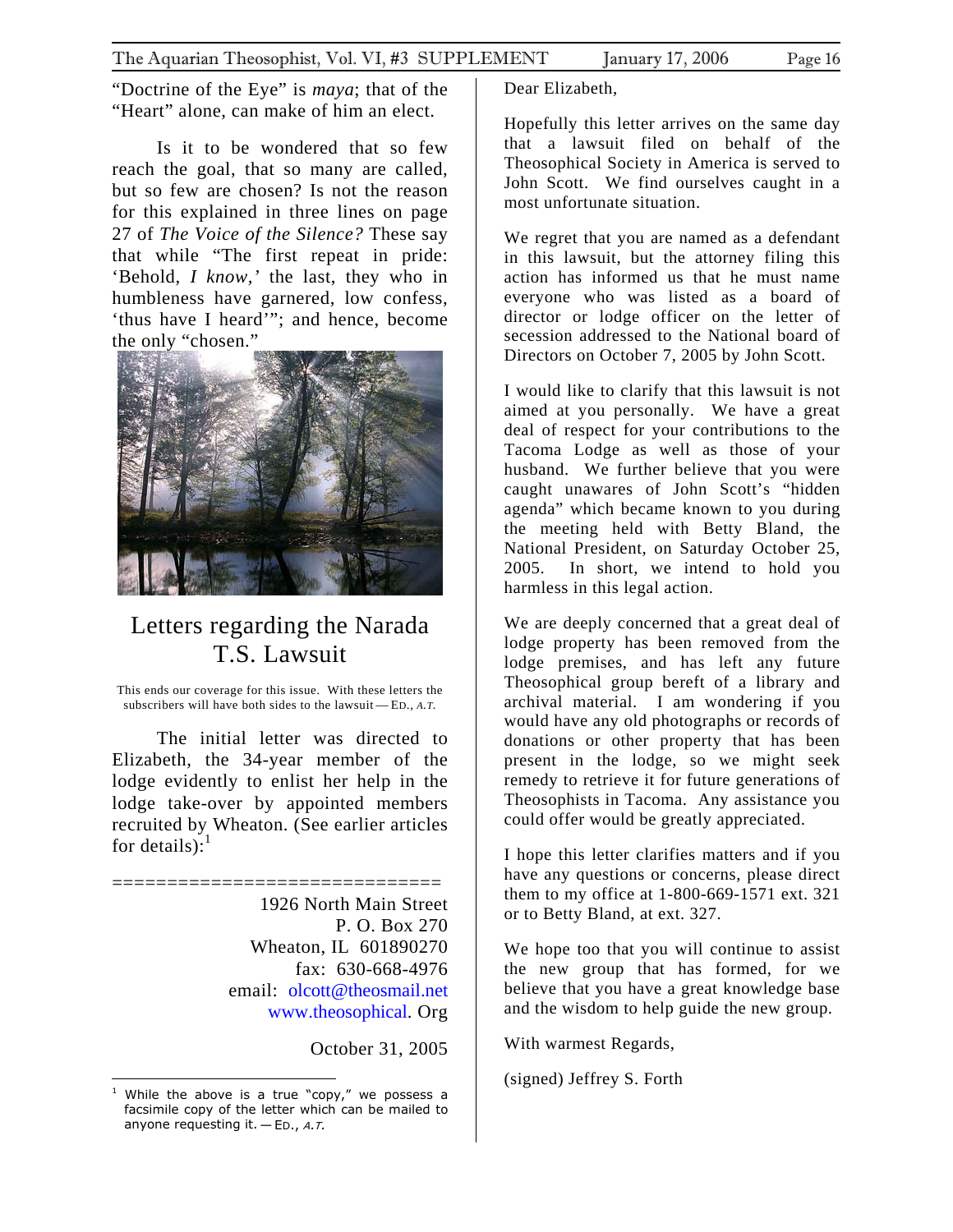International Headquarters, Adyar, Chennai, India 600 020

*{Note on Letter: Rec'd 11/4, Postmarked 10/31 p.m.}* 

The next letter is from *The Aquarian Theosophist to Betty Bland:* 

November 10, 2005 Ms. Betty Bland, President Theosophical Society in America P. O. Box 270 Wheaton, IL 60189

Dear Ms. Betty,

Our respectful greetings.

It is nice to have you among our subscribers.

We have had informations that the Theosophical Society in America (Adyar) intends to sue the Narada Theosophical Society of Tacoma, Washington.

We will be publishing something on this soon in"The Aquarian Theosophist".

A legal action is a public matter, and such a fact certainly interests the whole of the theosophical movement. We feel that there will be potential lessons for everyone in the movement out of the complex situation now created.

We would like to include in the same edition your views as the President of the TSA. These are some questions we submit to you, and would like to publish with your answers:

- 1) Why suing the Narada Theosophical Society now?
- 2) Do you believe that the liberty of thought of the associates of the

Narada Theososophical Society has been and is being respected?

- 3) In what way do you believe that such an action serves the real purposes of the Theosophical Society (Adyar) in America?
- 4) 4)What are the reasons to abandon the policy of dialogue and understanding and making the choice for a legal action at this moment?
- 5) Has such legal action any connection with the financial difficulties which the TSA seems to be facing right now?
- 6) Would you consider abandoning the idea of a legal action and restoring the principle of dialogue and understanding in the relationship between the TSA and the NaradaTheosophical Society? What could be the first step for that?
- 7) We hope you agree to answer these questions. If we receive a response by November  $18<sup>th</sup>$ , this would ensure that it would be included in the first issue reporting on the Narada T.S. situation. If you wish hardcopies mailed to you, we would be glad to do that.

*The Aquarian Theosophist is*  committed to truth, justice and universal brotherhood. You have our respect.

We extend our kind wishes and best regards,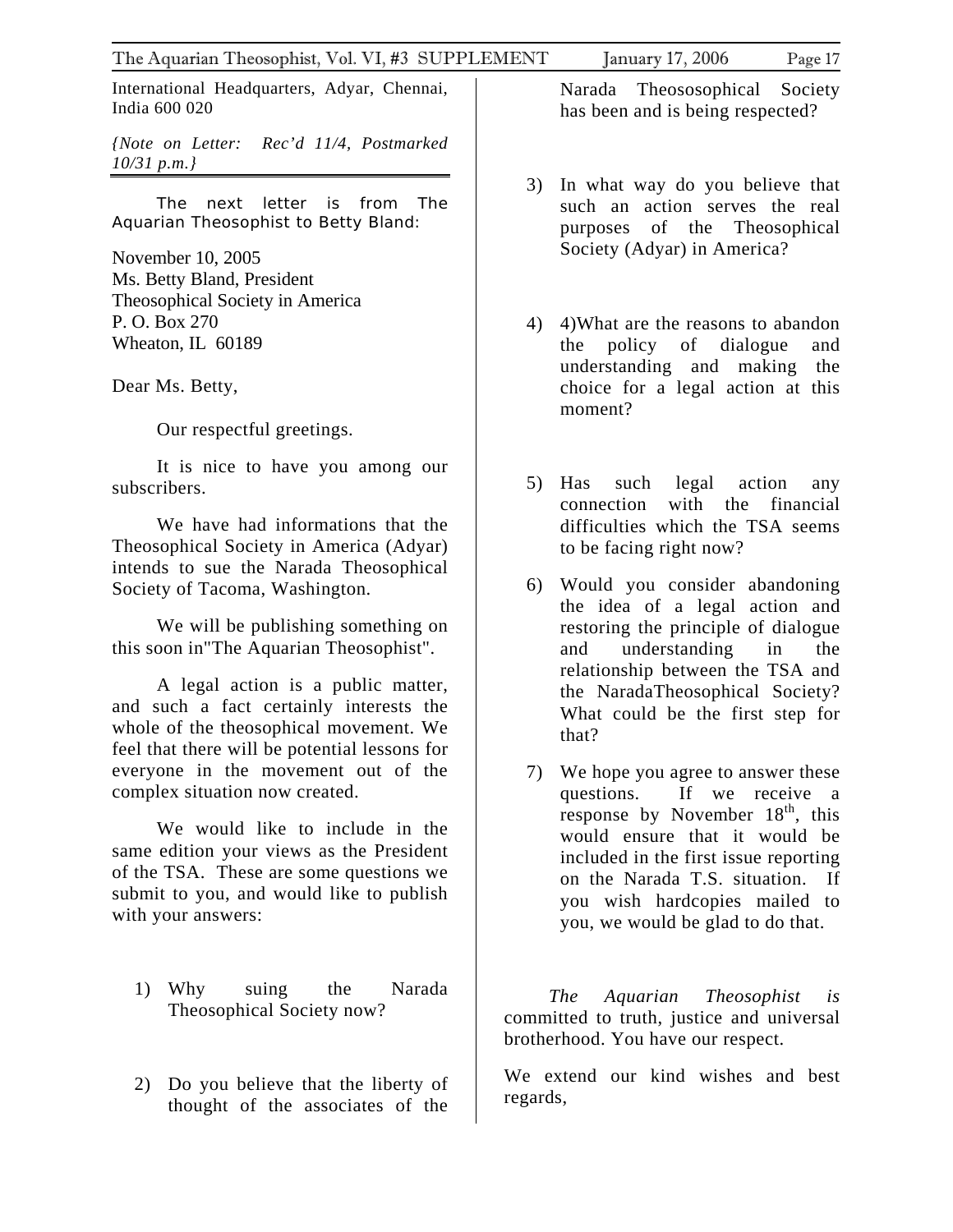<span id="page-17-0"></span>Jerome Wheeler Editor, *The Aquarian Theosophist*

The next letter is Betty Bland's response:

To: "Jerome Wheeler" <ultinla@juno.com> Date: Thu, 17 Nov 2005

Subject: RE: This is duplicate of letter that was mailed yesterday(Thursday) :

Dear Jerome,

I appreciate your interest. Considerable dialog has taken place in order to avert legal action. Actually the Theosophical Society in America is not filing a lawsuit. The situation to which you refer involves litigation by disaffected members of the Tacoma Lodge. My sincere hope is that all matters can be resolved without acrimony.

Thank you for your respect.

In fellowship, Betty

Dear friends,

Who can deny the Wheaton lawsuit after reading the letter to Narada Theosophical Society member Elizabeth Moore from TSA's national secretary Jeffrey S. Forth? Somebody is lying.

## Rodolfo Don

legal member of Narada Theosophical Society and not an appointee from Wheaton.



On reading the papers and stories about this lawsuit, one of our subscribers commented:

"It looks as if the Parent Society of the TS in America has been reduced to feeding off of the resources of its Member Lodges in order to survive. This is happening in almost every political structure in the world right now and is probably a lesson for humanity. These parasitical structures must in the end devour and kill that which they were designed to serve.

I read somewhere (who knows maybe in the A.T.) that if the Piscean Age was typified by schools and political structures (fish move in schools as one body), the Aquarian Age will be typified by individual efforts."



# ON THE LIGHTER SIDE Smart thinking

Two friends are walking in the jungle. Suddenly a tiger appears in the distance, running towards them. One friend pulls a pair of Nike's out of his bag and quickly puts them on. With a puzzled look, the other friend says:

—You don't really think you can out run a tiger with those do you?

—I don't need to out run the tiger, I just need to run faster than you

From Vera Santos—Brazil!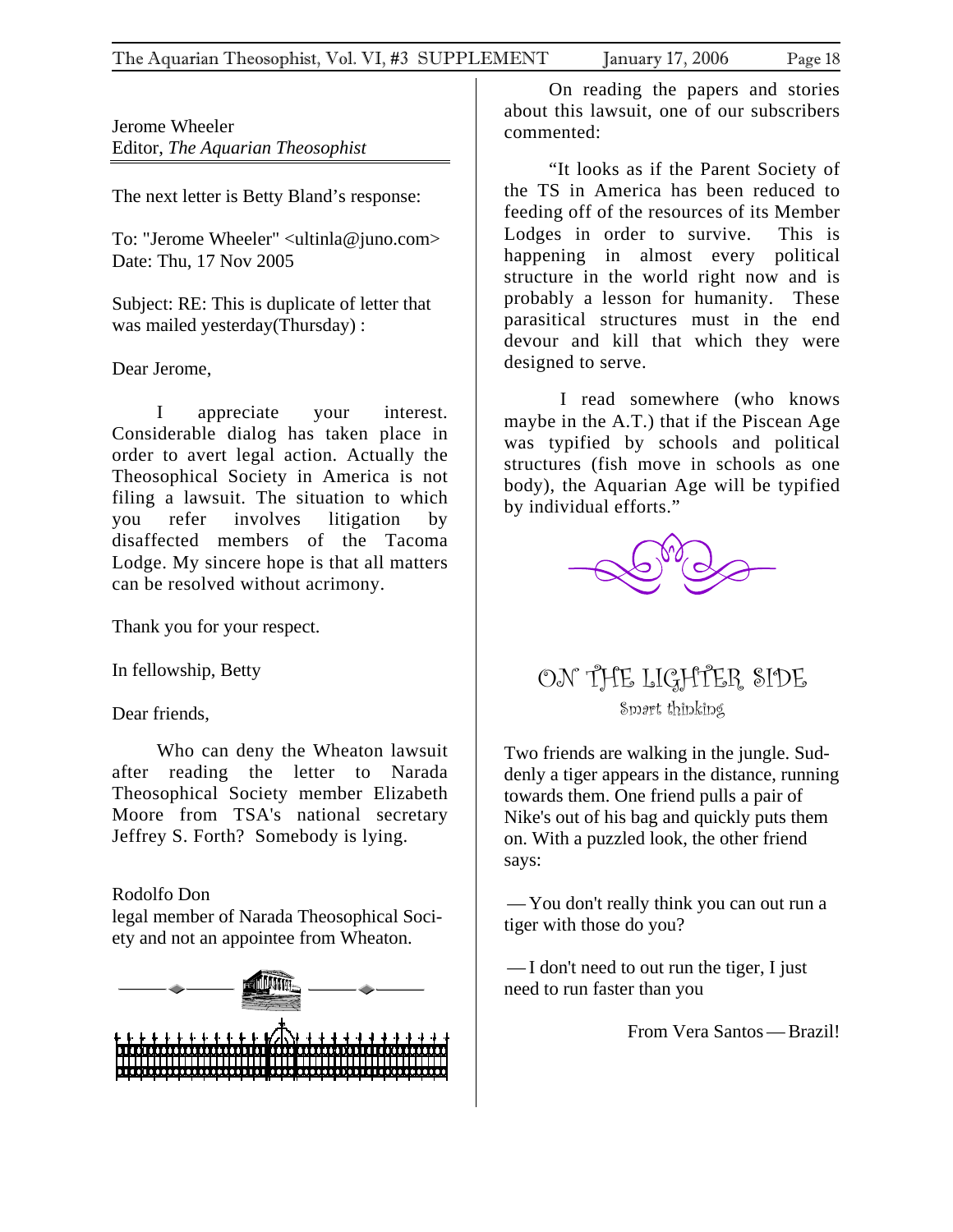## <span id="page-18-0"></span>MONGOLIAN APHORISMS<sup>[1](#page-18-1)</sup>

If thou lovest nature, thou lovest man. If thou hatest man, thou hatest nature, for the two are inseparable.

Learn from all thou comest in contact with. Learn from the wicked as from the good; do, as the wise bee doeth, which extracts sweet honey from the bitterest plant, truly.

Slave, thou shalt not purchase thy freedom with the bondage of thy friends and next-of-kin; nor shalt thou seek to obtain it, if that freedom be at the price of making the slavery of thy enemy more sorrowful.

Learn to discern light from darkness, and to perceive in the darkest night the bright dawn of the coming day.

Better that thou shouldst be twice deceived, and cursed thrice by LIE for no lie of thine, but thy truthful word, rather than deceive thy enemy even once, or so much as think of cursing thy greatest foe. He who curses, poisons his own heart, losing thereby every spark of love in him.

Hate is the black skunk, and love the pure, snow-white ermine: it is enough to let in one skunk to clear a whole plain of the ermines — aye, to the last.



# PYTHAGORIC SENTENCES OF DEMOPHILUS<sup>[2](#page-18-2)</sup>

ESTEEM that to be eminently good, which, when communicated to another, will be increased to yourself.

Be persuaded that those things are not your riches which you do not possess in the penetralia of the reasoning power.

As many passions of the soul, so many fierce and savage despots.

No one is free who has not obtained the empire of himself.



Tove Sweet Tove

**[Fohat is the steed and the Self-Mover is the rider — the two made One]** 

Let us not be disturbed by an argument that seeks to scare us into preferring the friendship of the sane to that of the passionate. For there is something more that it must prove if it is to carry the day, namely that love is not a thing sent from heaven for the advantage both of lover and beloved. What we have to prove is the opposite, namely that this sort of madness is a gift of the gods, fraught with the highest bliss. And our proof assuredly will prevail with the wise, though not with the **learned.** Plato,

*Phaedrus*

A love which is directed towards all things alike, an universal love, is beyond the conception of the mortal mind, and yet this kind of love, which bestows no favors

<span id="page-18-1"></span> $\overline{a}$ Printed by H.P. Blavatsky in Lucifer for August, 1888.

<span id="page-18-2"></span><sup>&</sup>lt;sup>2</sup> Printed by H.P. Blavatsky in *Lucifer* for November, 1887.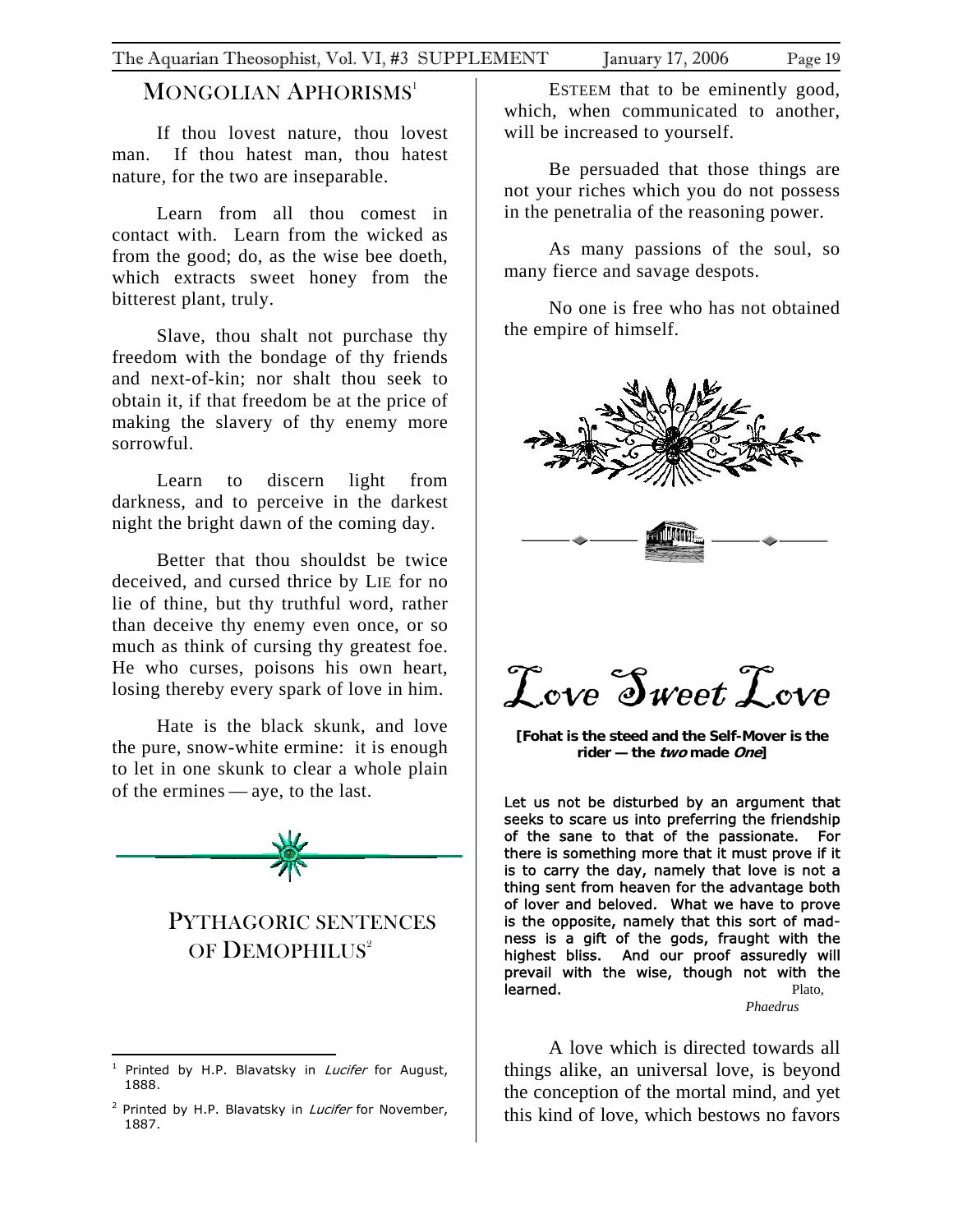upon any one thing, seems to be that eternal love, which is recommended by all the sacred books of the East and the West; because as soon as we begin to love one thing or one being more than another, we not only detract from the rest an amount of love which the rest may rightfully claim; but we also become attached to the object of our love, a fate against which we are seriously warned in various pages of these books.

The *Bhagavad-Gita* teaches that we should not love or hate any object of sense whatsoever, nor be attached to any object or thing, but renounce all projects and fix our thoughts solely on It, the Eternal, which is no-thing and no object of cognition for us, but whose presence can be only subjectively experienced by, and within ourselves. It says: "He is esteemed, who is equal-minded to companions, friends, enemies, strangers, neutrals, to aliens and kindred, yea to good and evil men<sup>1</sup>;" and further on it says: "He whose soul is united by devotion, seeing the same in all round, sees the soul in everything and everything in the soul. He who sees Me (Brahmâ) everywhere and everything in Me, him I forsake not and he forsakes not me.... He who sees the same in everything — Arjuna! — whether it be pleasant or grievous, from the self-resemblance, is deemed to be a most excellent Yogin<sup>2</sup>."

On almost every page of the *Bhagavad-Gita* we are instructed only to direct our love to that which is eternal in every form, and let the form itself be a matter of secondary consideration. "He must be regarded as a steadfast renouncer, who neither hates nor desires." ... "In a learned and modest Brahman, in a cow, in an elephant, in a dog, and a Swapáka; they who have knowledge see the same thing." ... "Let no man rejoice in attaining what is pleasant, nor grieve in attaining what is unpleasant; being fixed in mind, untrou-

bled, knowing Brahmâ and abiding in Brahmâ." ... "He who is happy in himself, pleased with himself, who finds also light in himself, this Yogin, one with Brahmâ, finds *Nirvana* in Him."

The Great *Hermes Trismegistus* teaches the same identical doctrine; for he says: "Rise and embrace me with thy whole being, and I will teach thee whatsoever thou desirest to know." The *Bible* also tells us that "God is  $Love<sup>3</sup>$ ," and that we should love Him with all our heart, with all our soul, and with all our mind<sup>4...</sup>

What can all this mean, but that love itself is the legitimate object of love? It is a divine, eternal, and infinite power, a light, which reflects itself in every object while it seeks not the object, but merely its own reflection therein. It is an indestructible fire and the brighter it burns, the stronger will be the light and the clearer will its own image appear. Love falls in love with nothing but its own self, it is free from all other attractions. A love which becomes attached to objects of sense, ceases to be free, ceases to be love, and becomes mere desire. Pure and eternal love asks for nothing, but gives freely to all who are willing to take. Earthly love is attached to persons and things, but Divine spiritual love seeks only that which is divine in everything, and this can be nothing else but love, for love is the supreme power of all. It holds together the worlds in space, it clothes the earth in bright and beautiful colors, it guides the instincts of animals and links together the hearts of human beings. Acting upon the lower planes of existence it causes terrestrial things to cling to each other with fond embrace; but love on the spiritual plane is free. Spiritual love is a goddess, who continually sacrifices herself for herself and who accepts no other sacrifice but her own self, giving for whatever she may receive, herself in return. Therefore the *Bhagavad-*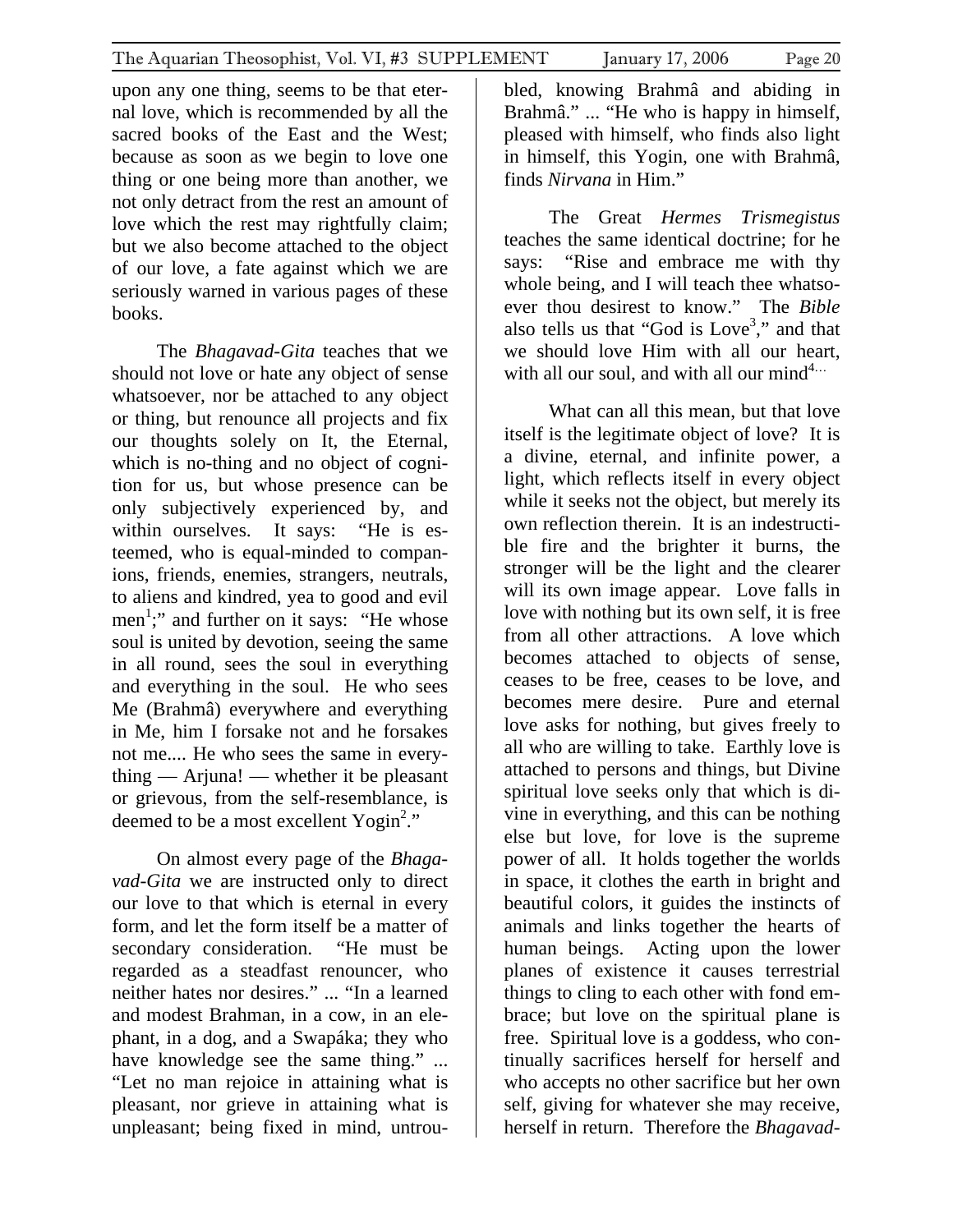<span id="page-20-0"></span>*Gita* says: "Nourish ye the gods by this and let the gods nourish you. Thus nourishing each other ye shall obtain the highest good<sup>13</sup>;" and the Bible says: "To him who has still more shall be given, and from him who has not, even what he has shall be taken away<sup>14</sup>." ...

But "as the sun shines upon the lands of the just and the unjust and as the rain descends upon the acres of the evil-minded as well as upon those of the good;" likewise divine love manifesting itself in a perfect man is distributed alike to every one without favor or partiality. …

Love — divine love — is... the germ of divinity which exists in the heart of man, and which may develop into a livegiving sun, illuminating the mind and sending its rays to the center of the universe; for it originates from that center and to that center it will ultimately return. It is a divine messenger, who carries Light from Heaven down to the Earth and returns again to Heaven loaded with sacrificial gifts.

It is worshiped by all, some adore it in one form and some in another, but many perceive only the form and do not perceive the divine spirit. Nevertheless the spirit alone is real, the form is an illusion. Love can exist without form, but no form can exist without love. It is pure Spirit, but if its light is reflected in matter, it creates desire and desire is the producer of forms. Thus the visible world of perishable things is created. "But above this visible nature there exists another, unseen and eternal, which, when all created things perish, does not perish<sup>16</sup>," and "from which they who attain to it never return."<sup>1</sup>

*The scientist* **DAILY NEWS** 

## **Nov. 21, 2005**

# Helping bacteria use magnets

Researchers find structures and gene that enable magnetobacteria to navigate Earth's magnetic field

#### By **[Charles Choi](mailto:cqchoi@nasw.org)**

Scientists in Germany have identified cytoskeletal structures and a gene that anchor magnetic crystals inside magnetobacteria, organisms that navigate Earth's magnetic field. The findings, which appeared online [Sunday](http://www.nature.com/) in *Nature*, could help elucidate other poorly understood [biomineralization](http://www.the-scientist.com/2000/11/27/18/1) processes, such as those producing magnetic nanoparticles in higher organisms, senior author [Dirk Schüler](http://magnum.mpi-bremen.de/magneto/) at the Max Planck Institute for Marine Microbiology in Bremen, Germany, told *The Scientist*.

Magnetobacteria employ organelles known as magnetosomes, magnetite crystals enclosed in the membrane and arranged in chains that behave like compass needles. Higher organisms such as salmon and homing pigeons also possess magnetosome chains resembling those in bacteria. Recently, Schüler and his colleagues [identified](http://www.biomedcentral.com/pubmed/16237001) a cluster of at least  $25$  -- and possibly up to  $100$  -genes in magnetobacterium *Magnetospirillum gryphiswaldense* apparently involved in magnetite biomineralization and magnetosome formation.

During the current study, the researchers deleted *mamJ*, which encodes for a protein consisting of many acidic amino acids and a repetitive domain structure, reminiscent of proteins controlling biomineralization in bones, teeth, otoliths and other structures. They found that the size, number and shape of magnetosomes were not affected by the deletion. Still, transmission electron microscopy revealed the magnetosomes were no longer arranged in straight chains, instead collapsing into agglomerates.

Fluorescence microscopy and tagging MamJ with enhanced green fluorescent protein (EGFP) confirmed MamJ was linked

<span id="page-20-1"></span> $\overline{a}$ first printed in Volume I of *lucifer*, and reprinted in *original article.* — ED., A.T. <sup>1</sup> Extracted from "Love With an Object," which was Volume I of Theosophy Magazine. The small superior numbers represent "documentation" in the